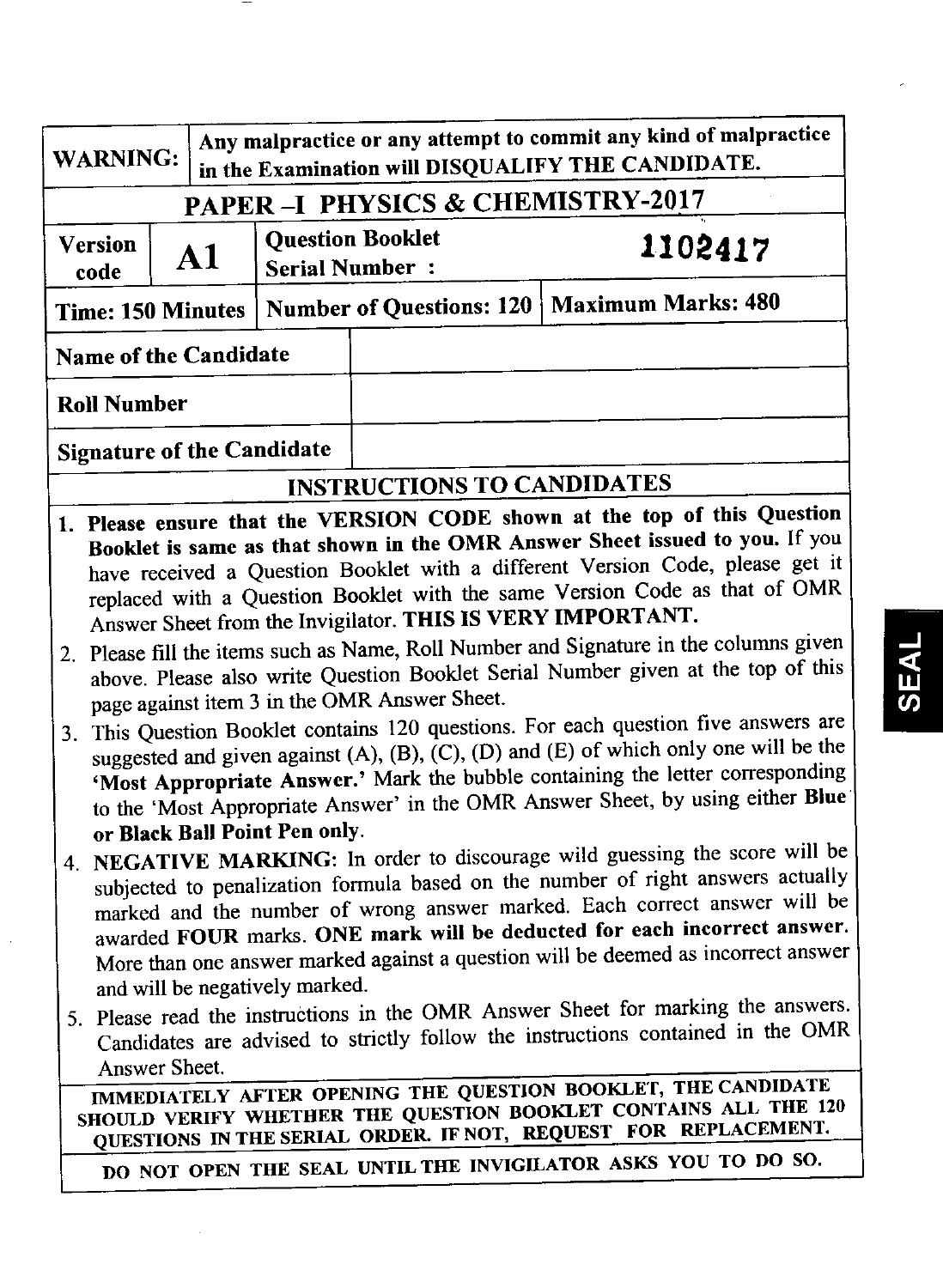# BLANK PAGE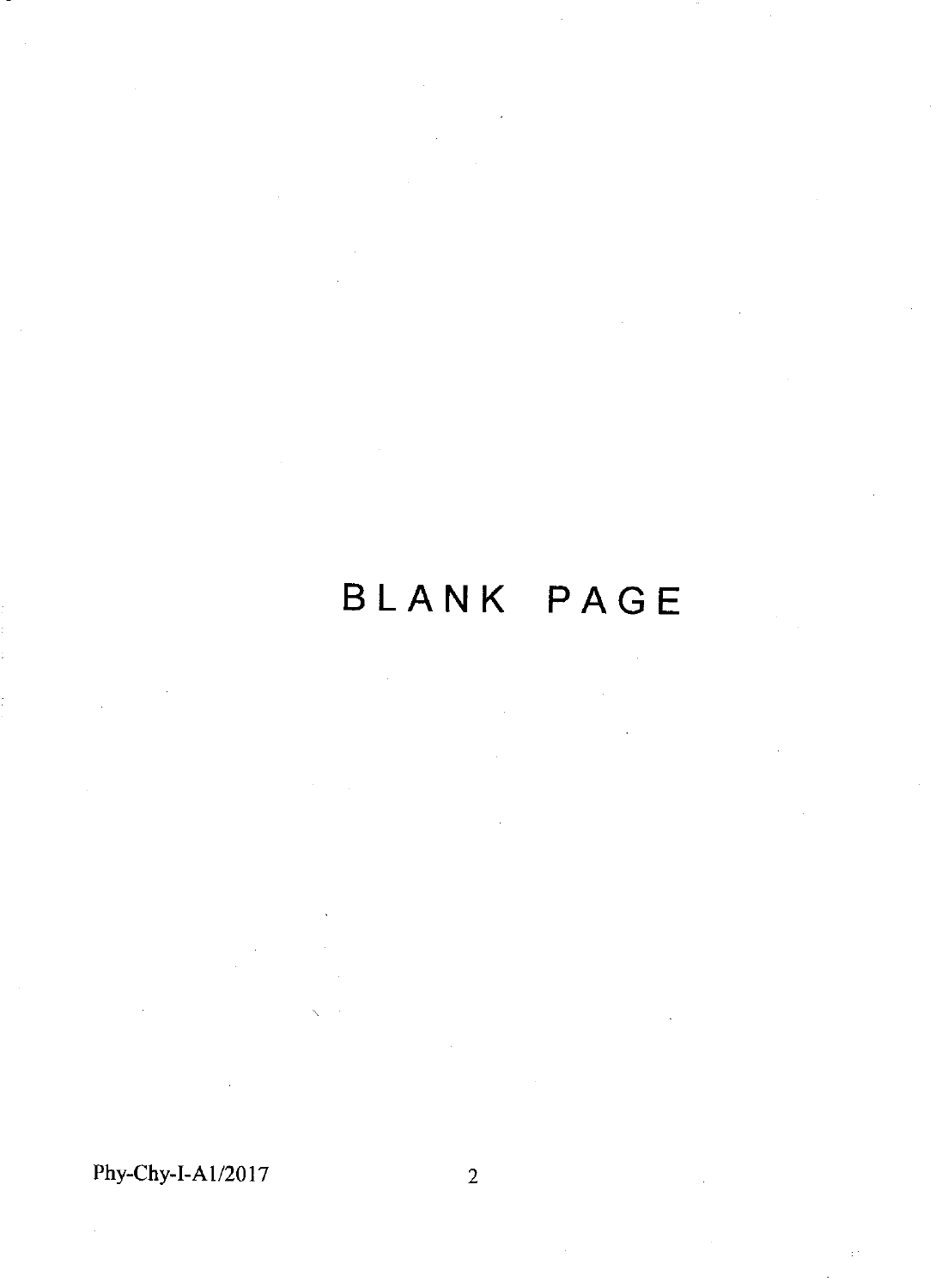# PLEASE ENSURE THAT THIS QUESTION BOOKLET CONTAINS <sup>120</sup>QUESTIONS SERIALLY NUMBERED FROM 1 TO 120. PRINTED PAGES 32

- 1 A person observes that the ful1 length of a train subtends an angle of <sup>15</sup> degrees. If the distance between the train and the person is 3 km, the length of the train, calculated using parallax method, in meters is
	- (A) 45 (B)  $45\pi$  (C)  $250\pi$
	- (A) 45 (B)  $45\pi$ <br>(D) 250 (E) 450
- In a measurement, the random error .,
	- (A) can be decreased by increasing the number of readings and averaging them
	- (B) can be decreased by changing the person who takes the reading
	- (c) can be decreased by using new instrument
	- (D) can be decreased by using a different method in taking the reading
	- (E) can never be decreased

In order to measure the period of a single pendulum using a stop clock, a student repeated the experiment for 10 times and noted down the time period for each experiment as 5.1, 5.0, 4.9, 4.9, 5.1, 5.0, 4.9, 5.1, 5.0, 4.9 s. The correct way of expressing the result for the period is 3

| $(A)$ 4.99 s | (B) $5.0 s$ | (C) $5.00 s$ |
|--------------|-------------|--------------|
| (D) $4.9 s$  | $(E)$ 5.1 s |              |

Space for rough work

 $Phy-Chy-I-A1/2017$  3 [P.T.O.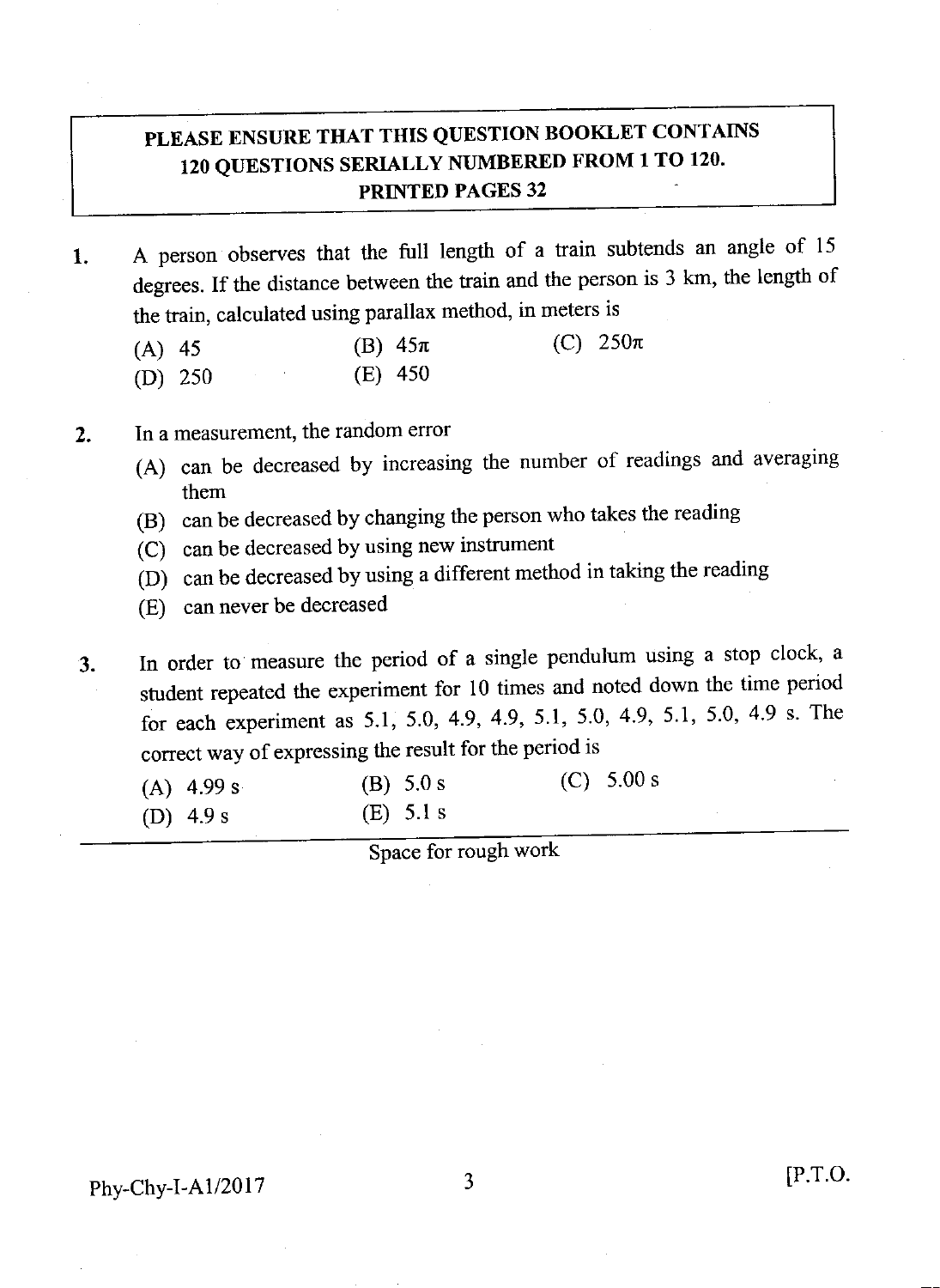4. The following figure gives the movement of an object. Select the correct statement from the given choices



- 
- (A) The total distance travelled by the object is 975 m<br>(B) The maximum acceleration of the object is  $2 \text{ m/s}^2$
- (C) The maximum deceleration happened between  $25^{th}$  and  $35^{th}$  seconds<br>
(D) The object was at rest between  $10^{th}$  and  $15^{th}$  seconds<br>
(E) At  $40^{th}$  second, the object was decelerating
- 
- 
- 5 Two objects, P and Q, travelling in the same direction starts from rest. while the object P starts at time  $t = 0$  and the object Q starts later at  $t = 30$  min. The object P has an acceleration of 40 km/h<sup>2</sup>. To catch P at a distance of 20 km, the acceleration of Q should be

| (A) $40 \text{ km/h}^2$ | (B) 80 km/h <sup>2</sup>  | (C) 100 $km/h^2$ |
|-------------------------|---------------------------|------------------|
| (D) 120 $km/h^2$        | (E) 160 km/h <sup>2</sup> |                  |

Space for rough work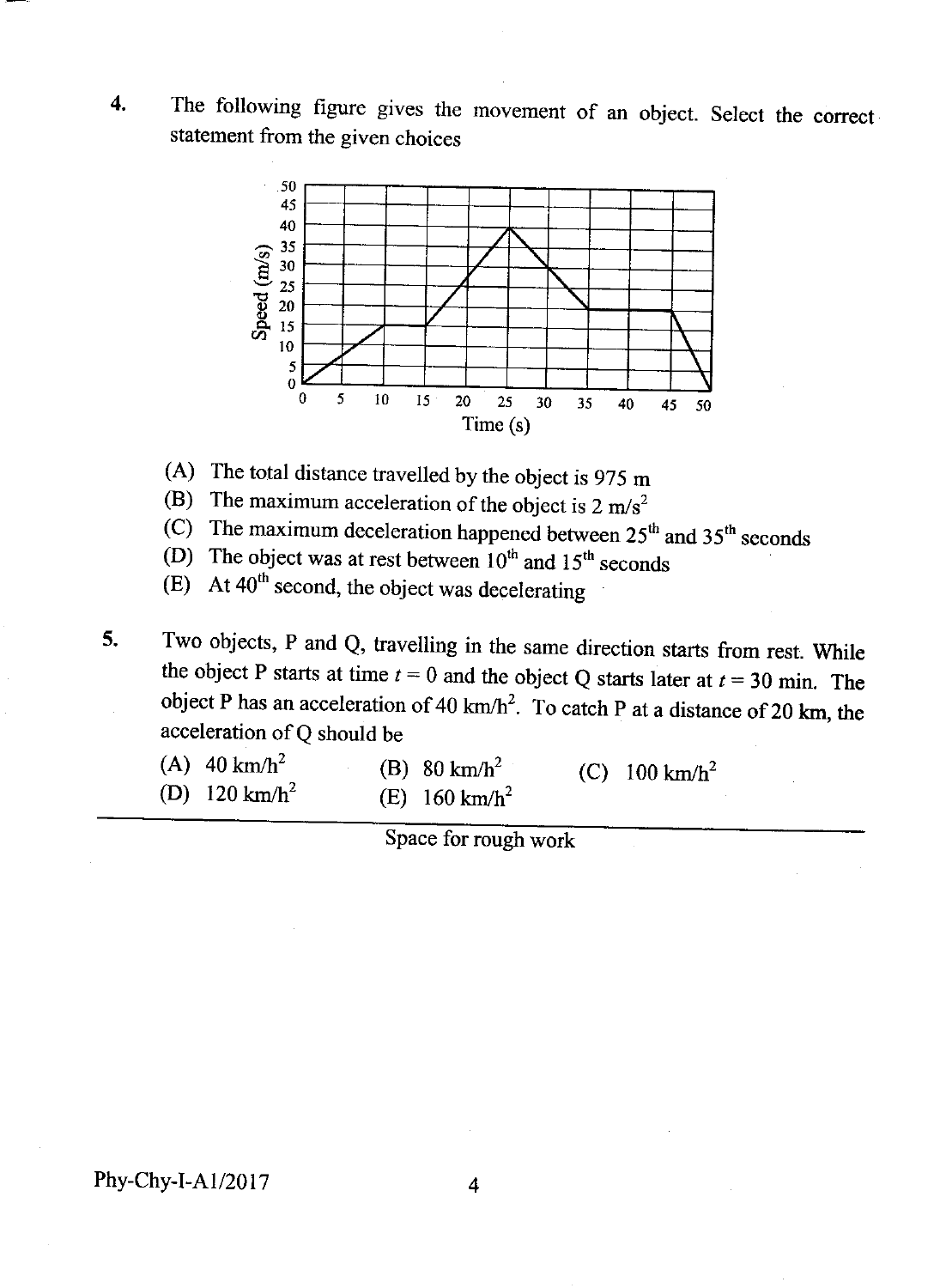6. A train of length L moves with a constant speed  $V_t$ . A person at the back of the train fires a bullet at time  $t = 0$  towards a target which is at a distance of D (at time  $t = 0$ ) from the front of the train (on the same direction of motion). Another person at the front of the train fires another bullet at time  $t = T$  towards the same target. Both bullets reach the target at the same time. Assuming the speed of the bullets,  $V_b$ , are same, the length of the train is

(A)  $T \times (V_b + 2V_i)$  (B)  $T \times (V_b + V_i)$  (C)  $2 \times T \times (V_b + V_i)$ (D)  $2 \times T \times (V_b-V_i)$  (E)  $T \times (V_b-V_i)$ 

From the ground, a projectile is fired at an angle of 60 degrees to the horizontal with a speed of 20 m/s. Take acceleration due to gravity as  $10 \text{ m/s}^2$ . The horizontal range of the projectile is 7.

(A)  $10\sqrt{3}$  m (B) 20 m (C)  $20\sqrt{3}$  m (D)  $40\sqrt{3}$  m (E)  $400\sqrt{3}$  m

- A person from a truck, moving with a constant speed of 60 km/h, throws a ball upwards with a speed of 60 km/h. Neglecting the effect of rotation of Earth, choose the correct answer from the given choices 8.
	- (A) The person cannot catch the ball when it comes down since the truck is moving
	- (B) The person can catch the ball when it comes down, if the truck is stopped immediatety after throwing the ball
	- (C) The person can catch the ball when it comes down, if the truck moves with speed less than 60 km/h but does not stop
	- (D) The person can catch the ball when it comes down, if the truck moves with speed more than 60 km/h
	- (E) The person can catch the ball when it comes down, if the truck continues to move with a constant speed of 60 km/h

Space for rough work

 $Phy-Chy-I-A1/2017$  5 [P.T.O.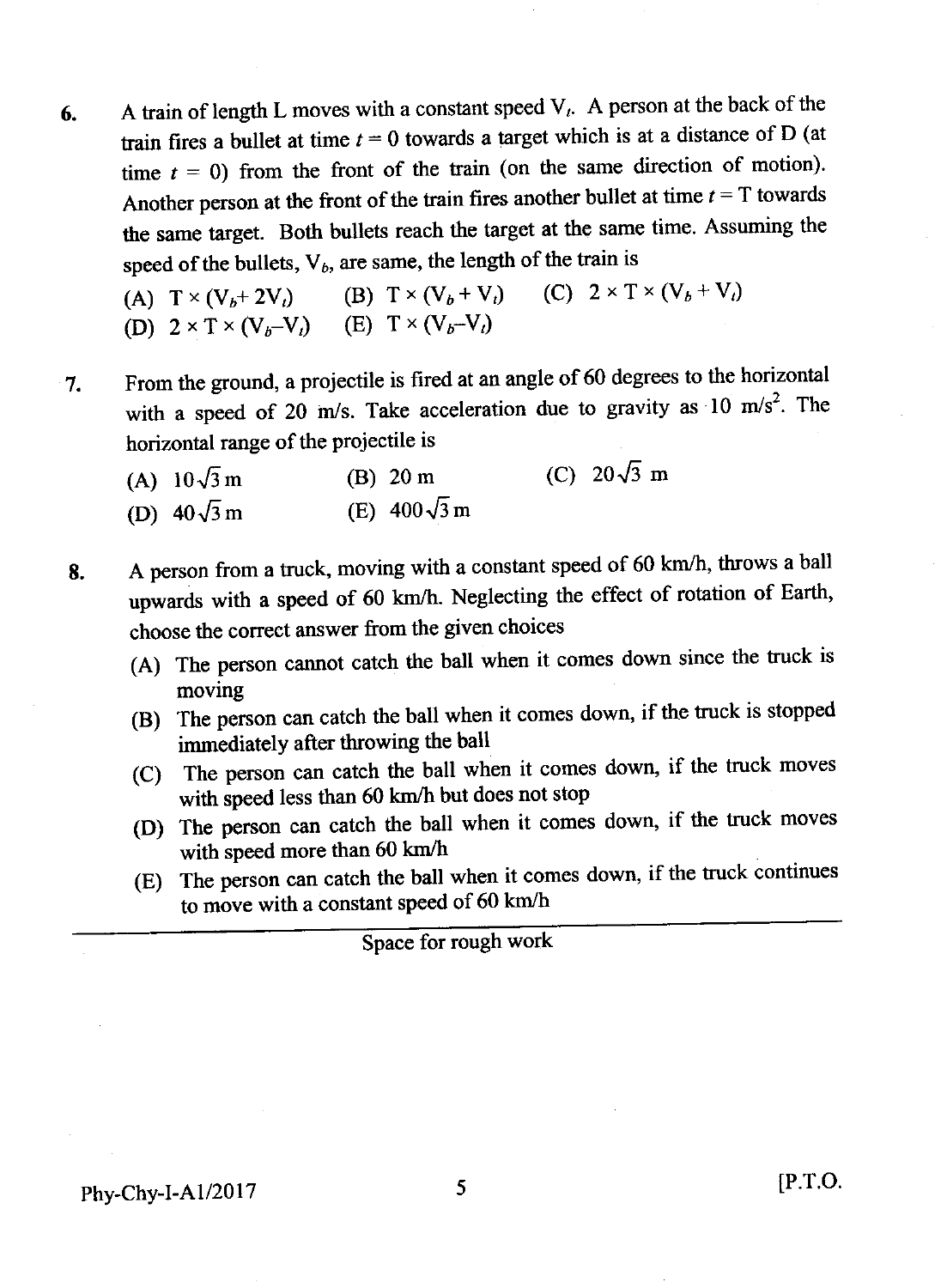- 9. A body of mass  $2m$  moving with velocity v makes a head on elastic collision with another body of mass  $m$  which is initially at rest. Loss of kinetic energy of the colliding body (mass  $2m$ ) is
	-
	-
	-
- Displacement,  $x$  (in meters), of a body of mass 1 kg as a function of time,  $t$ , on a horizontal smooth surface is given as  $x = 2t^2$ . The work done in the first one second by the external force is 10.
	- (A) 1 J (B) 2 J (C) 4 J (A) 1 J (B) 2 J<br>(D) 8 J (E) 16 J
- A massless spring of length  $l$  and spring constant  $k$  is placed vertically on a table. A ball of mass  $m$  is just kept on top of the spring. The maximum velocity of the ball is 11.

(A) 
$$
g\sqrt{\frac{m}{k}}
$$
 (B)  $g\sqrt{\frac{2m}{k}}$  (C)  $2g\sqrt{\frac{m}{k}}$   
\n(D)  $\frac{g}{2}\sqrt{\frac{m}{k}}$  (E)  $g\sqrt{\frac{m}{2k}}$ 

- 12. Under the action of a constant force, a particle is experiencing a constant acceleration. The power is
	- -
- (A) Zero (B) Positive constant (C) Negative constant (D) Increasing uniformly with time (E) Decreasing uniformly with time

### Space for rough work

- (A)  $1/9$  of its initial kinetic energy (B)  $1/6$  of its initial kinetic energy (C)  $1/4$  of its initial kinetic energy (D)  $1/2$  of its initial kinetic energy (E) 8/9 of its initial kinetic energy
	-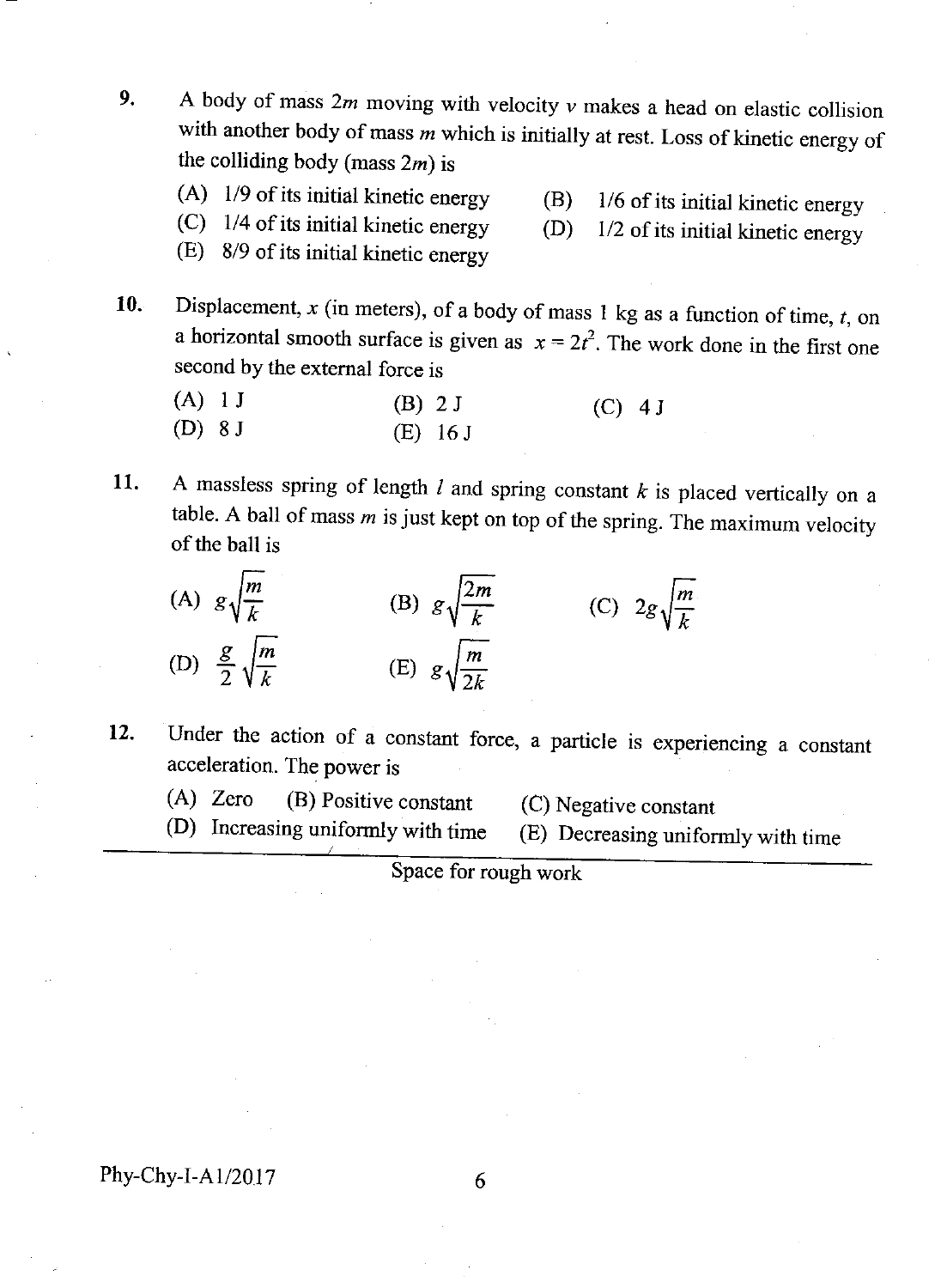13. A copper wire with a cross-sectional area of  $2 \times 10^{-6}$  m<sup>2</sup> has a free electron density equal to  $5 \times 10^{22}$  /cm<sup>3</sup>. If this wire carries a current of 16 A, the drift velocity of the electron is

(A)  $1 \text{ m/s}$  (B)  $0.1 \text{ m/s}$  (C)  $0.01 \text{ m/s}$ <br>(D)  $0.001 \text{ m/s}$  (E)  $0.0001 \text{ m/s}$ (D)  $0.001 \text{ m/s}$ 

t4. The resistance of the tungsten wire in the light bulb, which is rated at 120 V/75 W and powered by a 120 V direct-current supply, is

- (A)  $0.37 \Omega$  (B)  $1.2 \Omega$  (C)  $2.66 \Omega$
- (D) 192  $\Omega$  (E)  $9 \times 10^3 \Omega$

15. The values of the currents  $I_1$ ,  $I_2$ , and I<sub>3</sub> flowing through the circuit given below is

- (A)  $I_1 = -3 A$ ,  $I_2 = 2 A$ ,  $I_3 = -1 A$ (B)  $I_1 = 2 A$ ,  $I_2 = -3 A$ ,  $I_3 = -1 A$ (C)  $I_1 = 3 A$ ,  $I_2 = -1 A$ ,  $I_3 = -2 A$
- (D)  $I_1 = 1 A$ ,  $I_2 = -3 A$ ,  $I_3 = -2 A$
- (E)  $I_1 = 2 A$ ,  $I_2 = -1 A$ ,  $I_3 = -3 A$



16. A silver wire has temperature coefficient of resistivity  $4 \times 10^{-3}$ /°C and its resistance at 20°C is 10  $\Omega$ . Neglecting any change in dimensions due to the change in temperafure, its resistance at 40"C is

| (A) $0.8 \Omega$  | (B) $1.8 \Omega$  | (C) $9.2 \Omega$ |
|-------------------|-------------------|------------------|
| (D) $10.8 \Omega$ | (E) $11.6 \Omega$ |                  |

Space for rough work

 $Phy-Chy-I-A1/2017$  [P.T.O.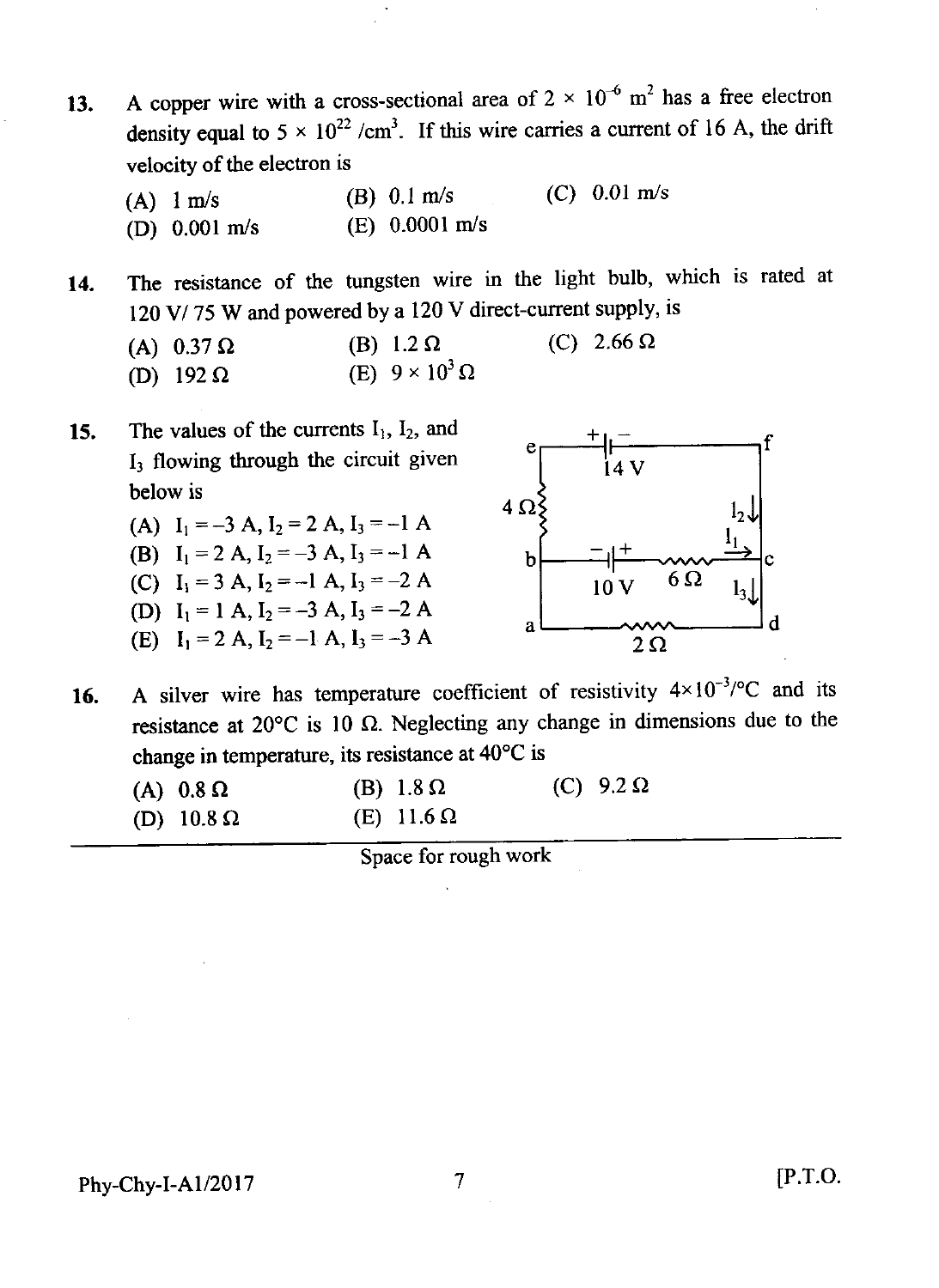17. A charge Q placed at the center of a metallic spherical shell with inner and outer radii  $R_1$  and  $R_2$  respectively. The normal component of the electric field at any point on the Gaussian surface with radius between  $R_1$  and  $R_2$  will be

(A) zero  
\n(B) 
$$
\frac{Q}{4\pi R_1^2}
$$
  
\n(C)  $\frac{Q}{4\pi R_2^2}$   
\n(D)  $\frac{Q}{4\pi (R_1 - R_2)^2}$   
\n(E)  $\frac{Q}{4\pi (R_2 - R_1)^2}$ 

18. A sphere of radius R has a uniform volume charge density,  $\rho$ . The magnitude of electric field at a distance r from the center of the sphere, where  $r > R$ , is

(A) 
$$
\frac{\rho}{4\pi\varepsilon_0 r^2}
$$
 (B)  $\frac{\rho R^2}{\varepsilon_0 r^2}$  (C)  $\frac{\rho R^3}{\varepsilon_0 r^2}$   
\n(D)  $\frac{\rho R^3}{3\varepsilon_0 r^2}$  (E)  $\frac{\rho R^2}{4\varepsilon_0 r^2}$ 

19. Five equal point charges with charge Q=10 nC are located at  $x = 2, 4, 5, 10$  and 20 m. If  $\varepsilon_0 = [10^{-9} / 36\pi]$  F/m, then the potential at the origin (x = 0) is

| $(A)$ 9.9 V | $(B)$ 11.1 V | $(C)$ 90 V |
|-------------|--------------|------------|
| (D) 99 V    | $(E)$ 111 V  |            |

20. Two infinitely long parallel plates of equal areas,  $6 \text{ cm}^2$ , are separated by a distance of 1 cm. While one of the plates has a charge of  $+10$  nC and the other has -10 nC. The magnitude of the electric field between the plates, if  $\varepsilon_0 = \frac{10^{-3}}{36\pi}$ F/m, is

(A)  $0.6π$  kV/m (D)  $60π$  V/m (C) 600π  $kV/m$ (B)  $6\pi kV/m$ (E) 6n V/m

Space for rough work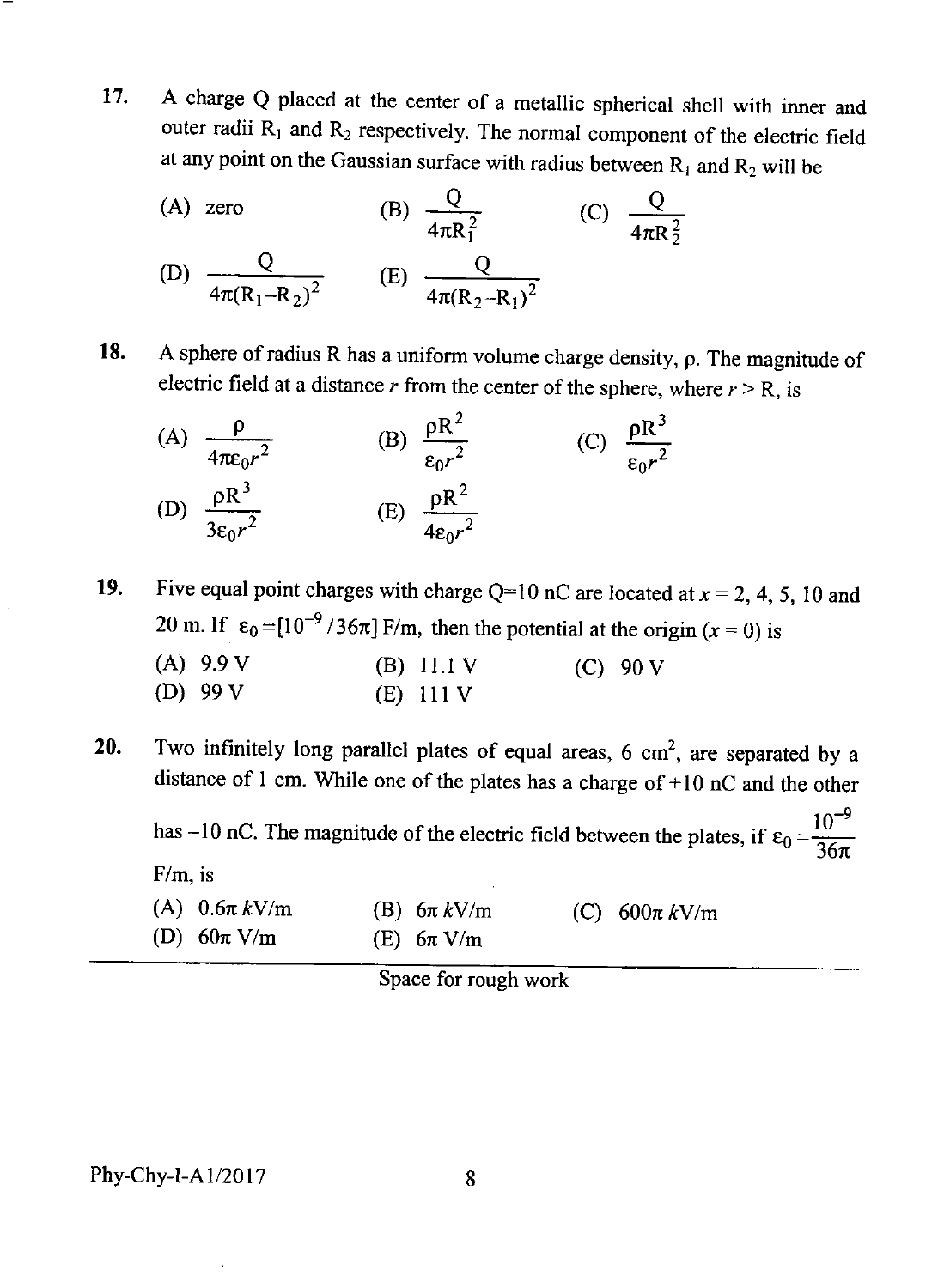- 21. A proton moves with a speed of  $5.0 \times 10^6$  m/s along the x-axis. It enters a region where there is a magnetic field of magnitude 2.0 Tesla directed at an angle of  $30^\circ$  to the x-axis and lying in the xy plane. The magnitude of the
	- magnetic force on the proton is<br>(A)  $0.8 \times 10^{-13}$  N (B) 1. (A)  $0.8 \times 10^{-13}$  N (B)  $1.6 \times 10^{-13}$  N (C)  $4.0 \times 10^{-13}$  N (D)  $8.0 \times 10^{-13}$  N (E)  $16 \times 10^{-13}$  N (E)  $16 \times 10^{-13}$  N
- 22 A long straight wire of radius R carries a steady current,  $I_0$ , uniformly distributed throughout the cross-section of the wire. The magnetic field at a radial distance r from the center of the wire, in the region  $r > R$ , is

(A) 
$$
\frac{\mu_0 I_0}{2\pi r}
$$
 (B)  $\frac{\mu_0 I_0}{2\pi R}$  (C)  $\frac{\mu_0 I_0 R^2}{2\pi r}$   
\n(D)  $\frac{\mu_0 I_0 r^2}{2\pi R}$  (E)  $\frac{\mu_0 I_0 r^2}{2\pi R^2}$ 

23. If the cyclotron oscillator frequency is 16 MHz, then what should be the operating magnetic field for accelerating the proton of mass  $1.67 \times 10^{-27}$  kg?

(A)  $0.334\pi$  T (D)  $334\pi$  T (B)  $3.34\pi$  T (E)  $3340\pi$  T (C)  $33.4\pi$  T

#### 24 The speed of light in vacuum is equal to

- (D)  $\frac{1}{\sqrt{2}}$  (E) (C)  $\sqrt{\mu_0 \epsilon_0}$ (A)  $\mu_0 \varepsilon_0$  (B)  $\mu_0^2 \varepsilon_0^2$ I  $\frac{1}{\sqrt{\mu_0}}$  $\mu_0$ c $_0$
- 25. A comet orbits around Sun in an elliptical orbit. Which of the following quantities remains constant during the course of its motion?

| $\sim$ $\sim$ |                     |                                           |  |
|---------------|---------------------|-------------------------------------------|--|
|               | (A) Linear velocity | (B) Angular velocity (C) Angular momentum |  |
|               |                     |                                           |  |

(D) Kinetic energy (E) Potential energy

Space for rough work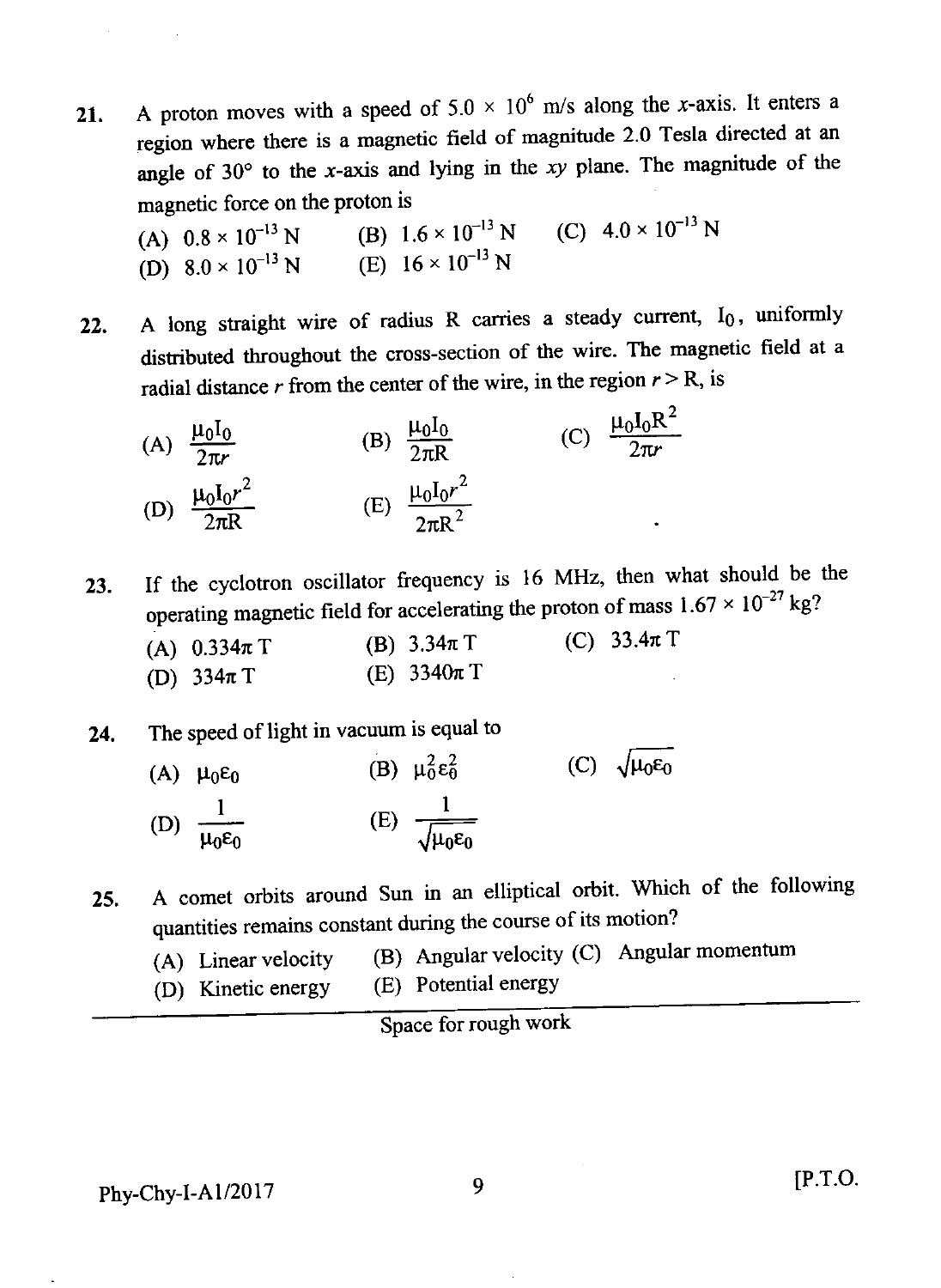- 26. consider a satellite moving in a circular orbit around Earth. If K and v denote its kinetic energy and potential energy respectively then (Choose the convention where V=0 as  $r \rightarrow \infty$ )<br>
(A) K = V (B) K = 2 V
	- (A)  $K = V$ <br>
	(B)  $K = 2 V$ <br>
	(C)  $V = 2 K$ <br>
	(E)  $V = -2 K$
- 27. Assuming the mass of Earth to be ten times the mass of Mars and its radius to be twice the radius of Mars and the acceleration due to gravity on the surface of Earth to be 10 m/s<sup>2</sup>, the acceleration due to gravity on the surface of Mars is given by
	- (A)  $0.2 \text{ m/s}^2$ <br>
	(B)  $0.4 \text{ m/s}^2$ <br>
	(C)  $2 \text{ m/s}^2$ <br>
	(E)  $5 \text{ m/s}^2$ <br>
	(C)  $2 \text{ m/s}^2$
- 28. The semi-major axis of the orbit of Satum is approximately nine times that of
	- Earth. The time period of revolution of Saturn is approximately equal to (A) 81 years (B) 27 years (C) 729 years (D)  $\sqrt[3]{81}$  years (E) 9 years

29. <sup>A</sup>particle of mass 3 kg, attached to a spring with force constant 4g N/m executes simple harmonic motion on a frictionless horizontal surface. The time period of oscillation of the particle, in seconds, is

- (A)  $\pi/4$ (D) 8n (B)  $\pi/2$ (C)  $2\pi$
- (E)  $π/8$

Space for rough work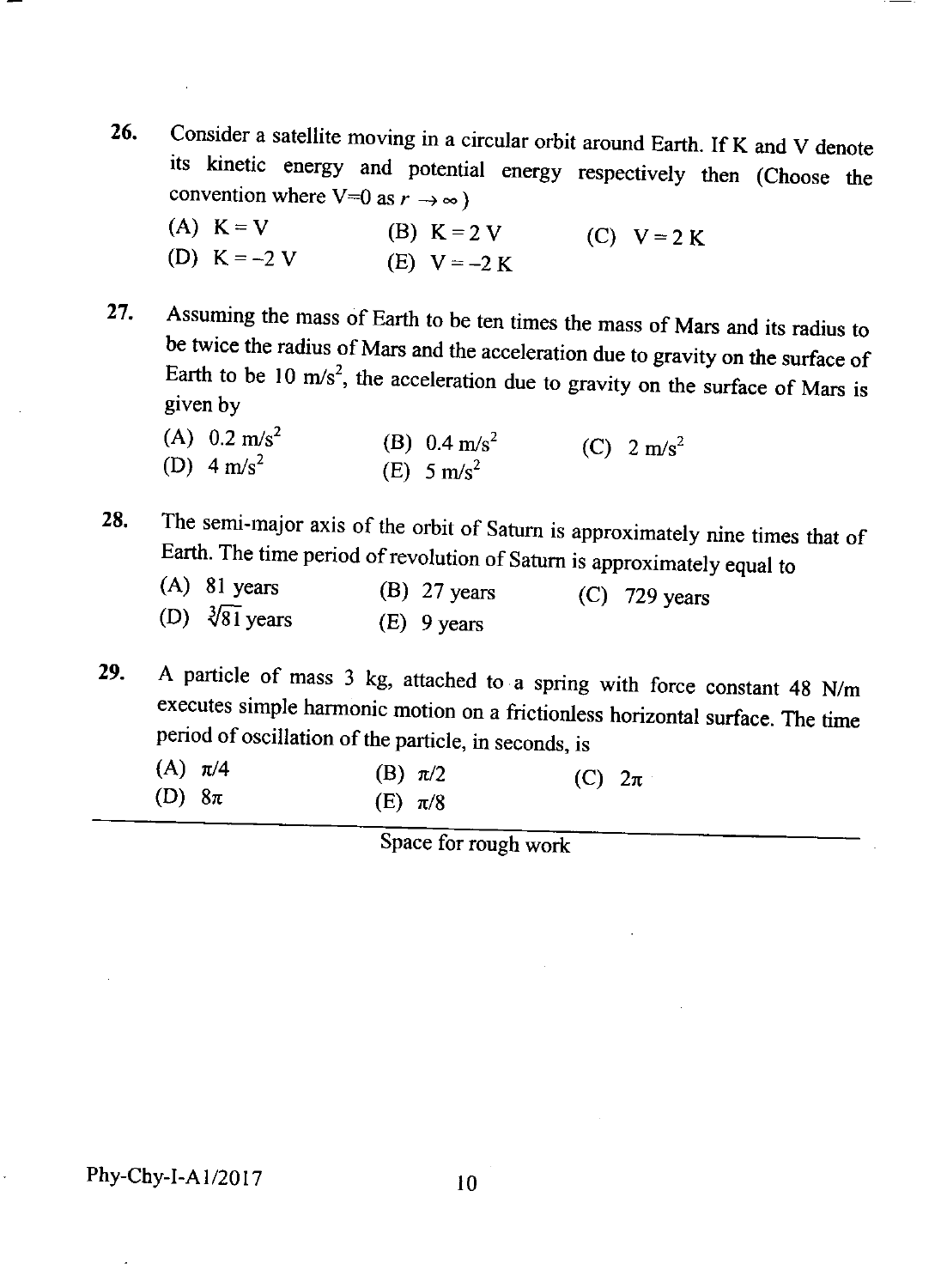- 30. The position and velocity of a particle executing simple hannonic motion at  $t=0$  are given by 3 cm and 8 cm/s respectively. If the angular frequency of the particle is 2 rad/s then the amplitude of oscillation, in centimeters, is
	- (A) <sup>3</sup> (D) 6 (B) 4 (E) <sup>8</sup>  $(C)$  5

31. A simple harmonic motion is represented by,  $x(t) = \sin^2 \omega t - 2 \cos^2 \omega t$ . The angular frequency of oscillation is given by

(A)  $\omega$  (B) 2 $\omega$  (C) 4 $\omega$ <br>(D)  $\omega/2$  (E)  $\omega/4$ (D)  $\omega/2$ 

32. A transverse wave is propagating on a stretched string whose mass per unit length is 32 g/m. The tension on the string is 80 N. The speed of the wave in the string is

(A)  $5/2$  m/s (B)  $\sqrt{5/2}$  m/s (C)  $2/5$  m/s (D)  $\sqrt{2/5}$  m/s (E) 50 m/s

33. Consider the propagation of sound (with velocity 330 m/s) in a pipe of length 1.5 m with one end closed and the other open. The frequency associated with the fundamental mode is

| $(A)$ 11 Hz          | $(B)$ 55 Hz          | $(C)$ 110 Hz |
|----------------------|----------------------|--------------|
| (D) $165 \text{ Hz}$ | (E) $275 \text{ Hz}$ |              |

34. <sup>A</sup>standing wave propagating with velocity 300 m/s in an open pipe of length 4 m has four nodes. The frequency of the wave is

| $(A)$ 75 Hz          | $(B)$ 100 Hz | $(C)$ 150 Hz |
|----------------------|--------------|--------------|
| (D) $300 \text{ Hz}$ | $(E)$ 600 Hz |              |
|                      |              |              |

Space for rough work

Phy-Chy-I-A1/2017 11 [P.T.O.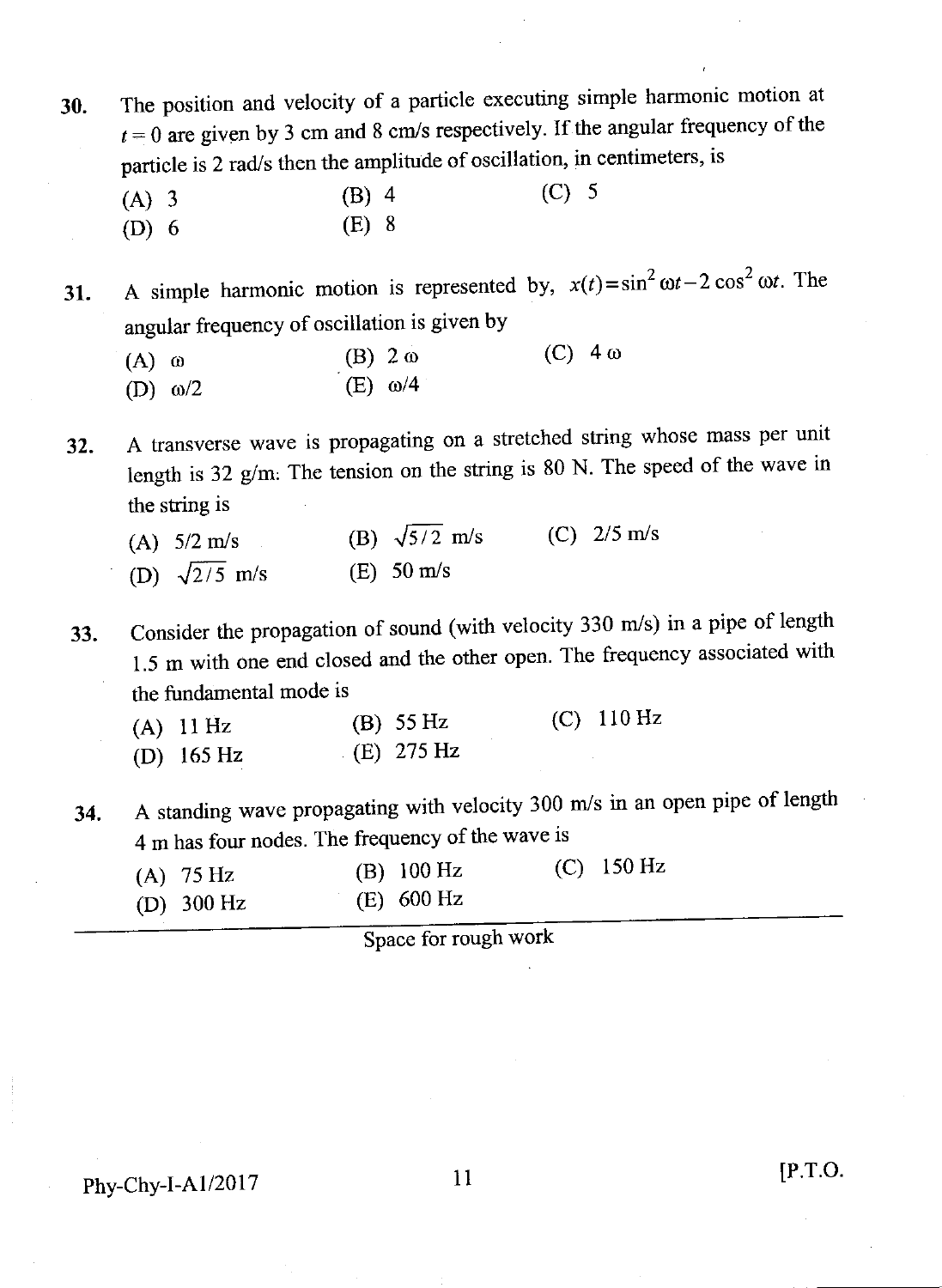- 35. consider a vehicle emitting sound wave of frequency 700 Hz moving towards an observer at a speed 22 m/s. Assuming the observer as well as the medium to be at rest and velocity of sound in the medium to be 330 m/s, the frequency of sound as measured by the observer is
	- (A) 2525/4 Hz (B) 1960/3 Hz (C) 2240/3 Hz<br>(D) 750 Hz (E) 5625/7 Hz
- 36. The  $x$ -t plot shown in the figure below describes the motion of the particle, along  $x$ -axis, between two positions A and B. The particle passes through two intermediate points  $P_1$  and  $P_2$  as shown in the figure



- (A) The instantaneous velocity is positive at P<sub>1</sub> and negative at P<sub>2</sub>
- (B) The instantaneous velocity is negative at both  $P_1$  and  $P_2$
- (C) The instantaneous velocity is negative at  $P_1$  and positive at  $P_2$
- (D) The instantaneous velocity is positive at both  $P_1$  and  $P_2$
- (E) The instantaneous velocity is always positive

Space for rough work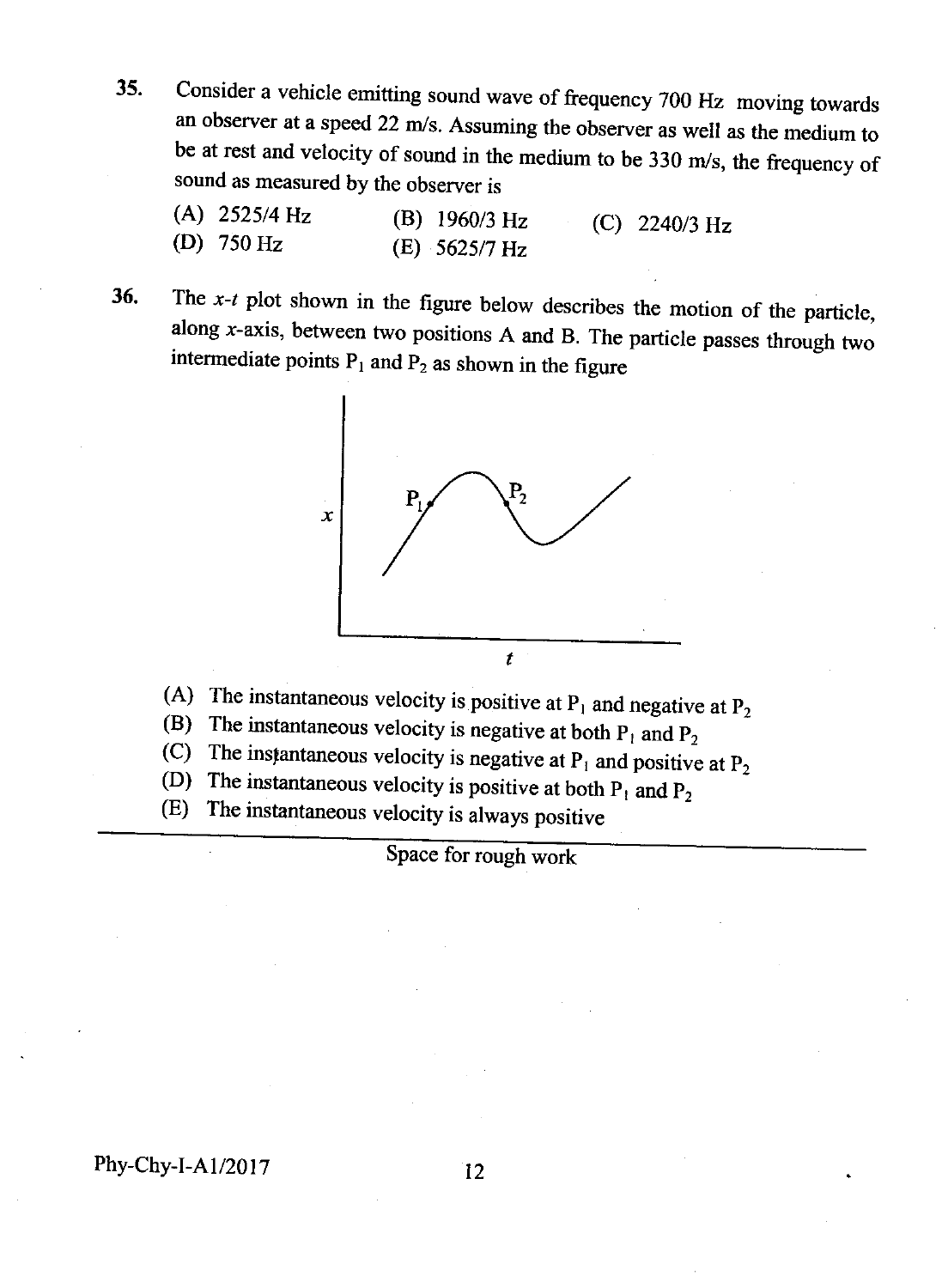- 37. A ball falls from a table top with initial horizontal speed  $V_0$ . In the absence of air resistance, which of the following statement is correct
	- (A) The vertical component of the acceleration changes with time
	- (B) The horizontal component of the velocity does not change with time
	- (C) The horizontal component of the acceleration is non zero and finite
	- (D) The time taken by the ball to touch the ground depends on  $V_0$
	- (E) The vertical component of the acceleration varies with time
- 38. A man of mass 60 kg climbed down using an elevator. The elevator had an acceleration 4 ms<sup>-2</sup>. If the acceleration due to gravity is 10 ms<sup>-2</sup>, the main apparent weight on his way down is
	- (A) 60 N (B) 240 N (C) 360 N (D) 840 N (E) 3600 N

39. A uniform rod of length of I m and mass of 2 kg is attached to a side support at O as shown in the figure. The rod is at equilibrium due to upward force T acting at P. Assume the acceleration due to gravity as  $10 \text{ m/s}^2$ . The value of T is



- $(A) 0$
- (B) 2N
- $(C)$  5 N
- (D)  $10N$
- (E) 20 N

Space for rough work

Phy-Chy-I-A1/2017 13 [P.T.O.]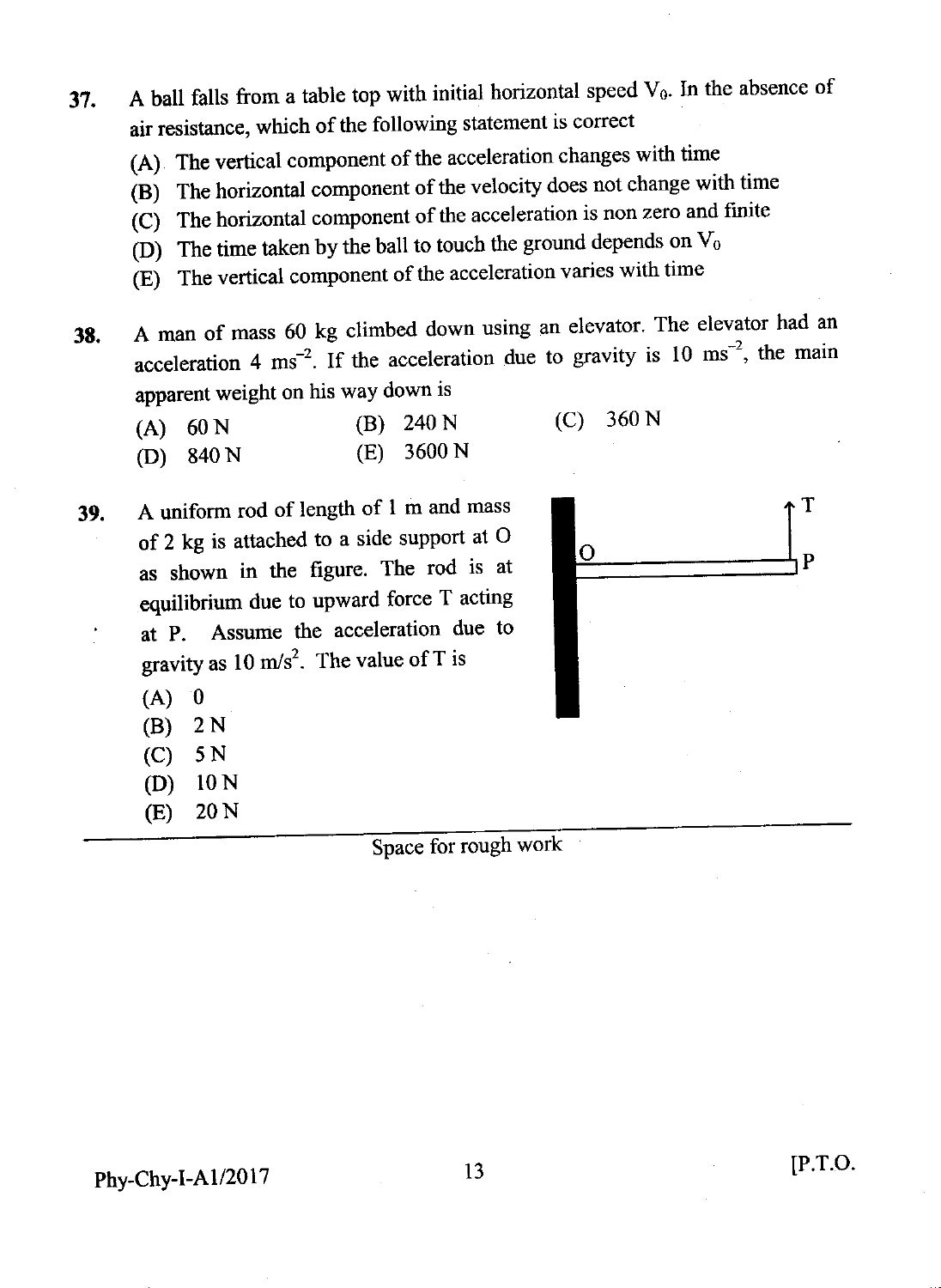40 <sup>A</sup>capillary tube of radius 0.5 mm is immersed in a beaker of mercury. The level inside the tube is 0.8 cm below the resonance and angle of contact is 120°. What is the surface tension of mercury if the mass density of mercury is  $\rho = 13.6 \times 10^3$  kgm<sup>-3</sup> and acceleration due to gravity is  $g = 10$  m/s<sup>2</sup>?

- 41.
- Which of the following statements related to stress-strain relation is correct (A) Stress is linearly proportional to strain irrespective of the magnitude of the strain
	- (B) Stress is linearly proportional to strain above the yield point
	- (c) Stress is linearly proportional to strain for stress much smaller than at the yield point
	- (D) Stress-strain curve is same for all materials
	- (E) Stress is inversely proportional to strain
- 42. The lower edge of a square slab of side 50 cm and thickness 20 cm is rigidly fixed to the base of a table. A tangential force of 30 N is applied to the slab. If the shear moduli of the material is  $4 \times 10^{10}$  N/m<sup>2</sup>, then displacement of the upper edge, in meters, is '

(A)  $4 \times 10^{-12}$  (B)  $4 \times 10^{-10}$  (C)  $6 \times 10^{-12}$ <br>(D)  $6 \times 10^{-12}$  (E)  $8 \times 10^{-10}$ 

43 Initially a beaker had 100 g of water at temperature 90 $^{\circ}$ C. Later another 600 g of water at temperature  $20^{\circ}$ C was poured into the beaker. The temperature, T, of the water after mixing is

| $(A)$ 20 <sup>o</sup> C | (B) $30^{\circ}$ C | $(C)$ 45 <sup>o</sup> C |
|-------------------------|--------------------|-------------------------|
| $(D)$ 55°C              | $(E)$ 90°C         |                         |

Space for rough work

<sup>(</sup>A) 0.225 N/m (D) 0.375 N/m (B) 0.s44 N/m (E) 0.425 N/m (C) 0.28s N/m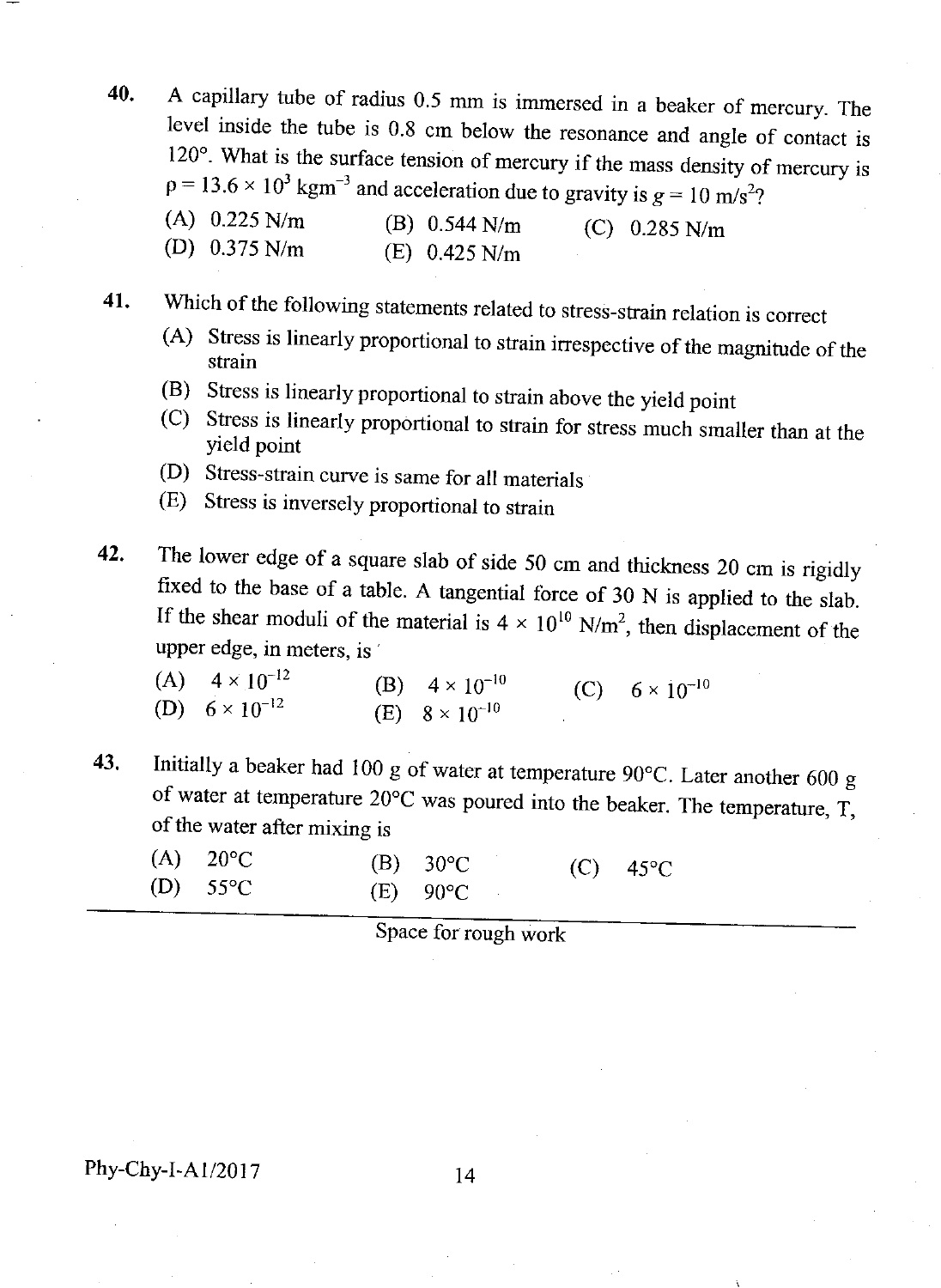- 44. Match the following:
	- Isothermal process  $\Gamma$ 1)  $\Delta$ O = 0
	- II) Isobaric process  $\overrightarrow{2}$   $\Delta V = 0$
	- III) Isochoric process 3)  $\Delta P = 0$
	- Adiabatic process IV) 4)  $\Delta T = 0$
	- $(A)$  I-4, II-3, III-2, IV-1
	- $(B)$  I-3, II-2 III-1, IV-4
	- (C) I-1, II-2, III-3, IV-4
	- t-4, ll-2, III-3, IV-l (D)
	- (E) I-1, II-4, III-2, IV-3
- 45 For an ideal gas, the specific heat at constant pressure  $C_p$  is greater than the specific heat at constant volume  $C_v$ . This is because
	- (A) There is a finite work done by the gas on its environment when its temperature is increased while the pressure remains constant
	- (B) There is a finite work done by the gas on its environment when its pressue is increased while the volume remains constant
	- (C) There is a finite work done by the gas on its environment when its pressure is increased while the temperafure remains constant
	- (D) The pressure of the gas remains constant when its temperature remains constant
	- (E) The internal energy of the gas at constant pressure is more than at constant volume
	- 46. Which of the following statements is correct?
		- (A) Light waves are transveise but sound waves and waves on strings are longitudinal
		- (B) Sound waves and waves on a string are transverse but light waves are longitudinal
		- (C) Light waves and waves on a string are transverse but sound waves are longitudinal
		- (D) Light waves and sound waves are transverse, but waves on strings are longitudinal
		- Light waves, sound waves and waves on a string are all longitudinal (E)

Space for rough work

Phy-Chy-I-A1/2017 15 [P.T.O.]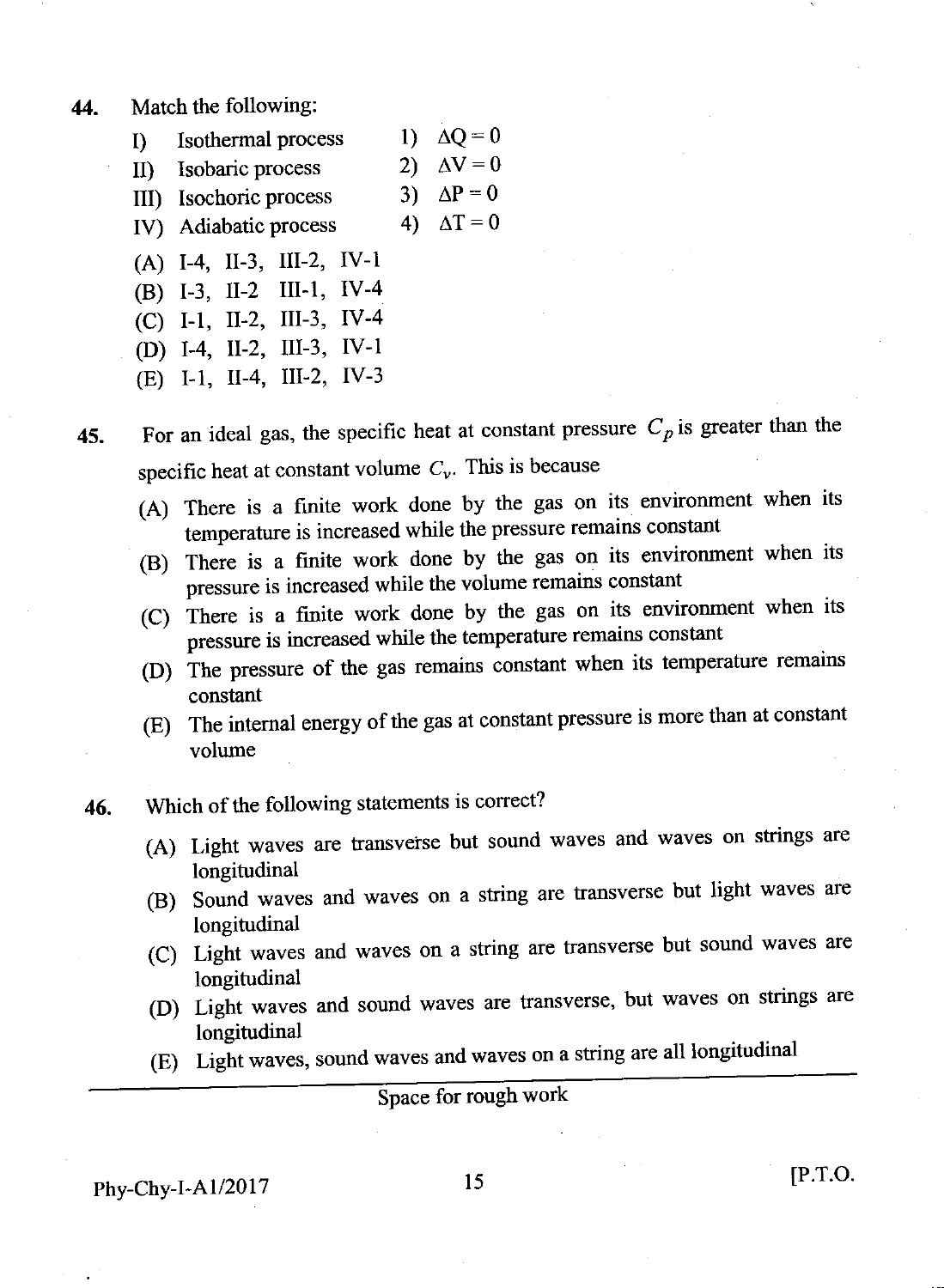47. In Young's double slit experiment, if the separation between the slits is halved, and the distance between the slits and the screen is doubled, then the fringe width compared to the unchanged one will be

- (A) Unchanged (B) Halved (C) Doubled (D) Quadrupled (E) Fringes will disappear
- 

48 The phase velocity of a wave described by the equation  $\psi = \psi_0 \sin \left(kx + \omega t + \frac{\pi}{2}\right)$ is  $\left(\frac{2}{\pi} \right)^2$  is  $2\pi$  and  $\left(\frac{2}{\pi} \right)^2$ 

(A)  $\frac{x}{t}$  (B)  $\frac{\Psi_0}{\omega}$  (C) (E)  $\Psi_0$ x t (D)  $\frac{\pi}{2k}$  $\omega$ k

49. The direction of propagation of electromagnetic wave is along

(A) Electric field vector,  $\vec{E}$  (B) Magnetic field vector,  $\vec{B}$ <br>(C)  $\vec{E} \cdot \vec{B}$  (D)  $\vec{E} \times \vec{B}$  (F)  $\vec{B} \times \vec{F}$ (C)  $\vec{E} \cdot \vec{B}$  (D)  $\vec{E} \times \vec{B}$  (E)  $\vec{B} \times \vec{E}$ 

50. Assume that a radio station is about 200 km away from your location and the station operates at 972 kHz. How long does it take for an electromagnetic signal to travel from the station to you and how many wave crests does it send out per second

- (A) 666  $\mu$ s and 9.72 × 10<sup>5</sup> crests per second (B) 666  $\mu$ s and 972 × 10<sup>5</sup> crests per second
- 
- (C) 555  $\mu$ s and 97.2 × 10<sup>7</sup> crests per second
- (D) 555  $\mu$ s and 0.972 × 10<sup>5</sup> crests per second
- (E) 444  $\mu$ s and 9 × 10<sup>6</sup> crests per second

51. what wavelength must electromagnetic radiation have if a photon in the beam has the same momentum as an electron moving with a speed  $1.1 \times 10^5$  m/s (Planck's constant =  $6.6 \times 10^{-34}$ Js, rest mass of electron =  $9 \times 10^{-31}$  kg)?

| $(A)$ 2/3 nm  | (B) $20/3$ nm | (C) $4/3$ nm |
|---------------|---------------|--------------|
| (D) $40/3$ nm | $(E)$ 3/20 nm |              |

### Space for rough work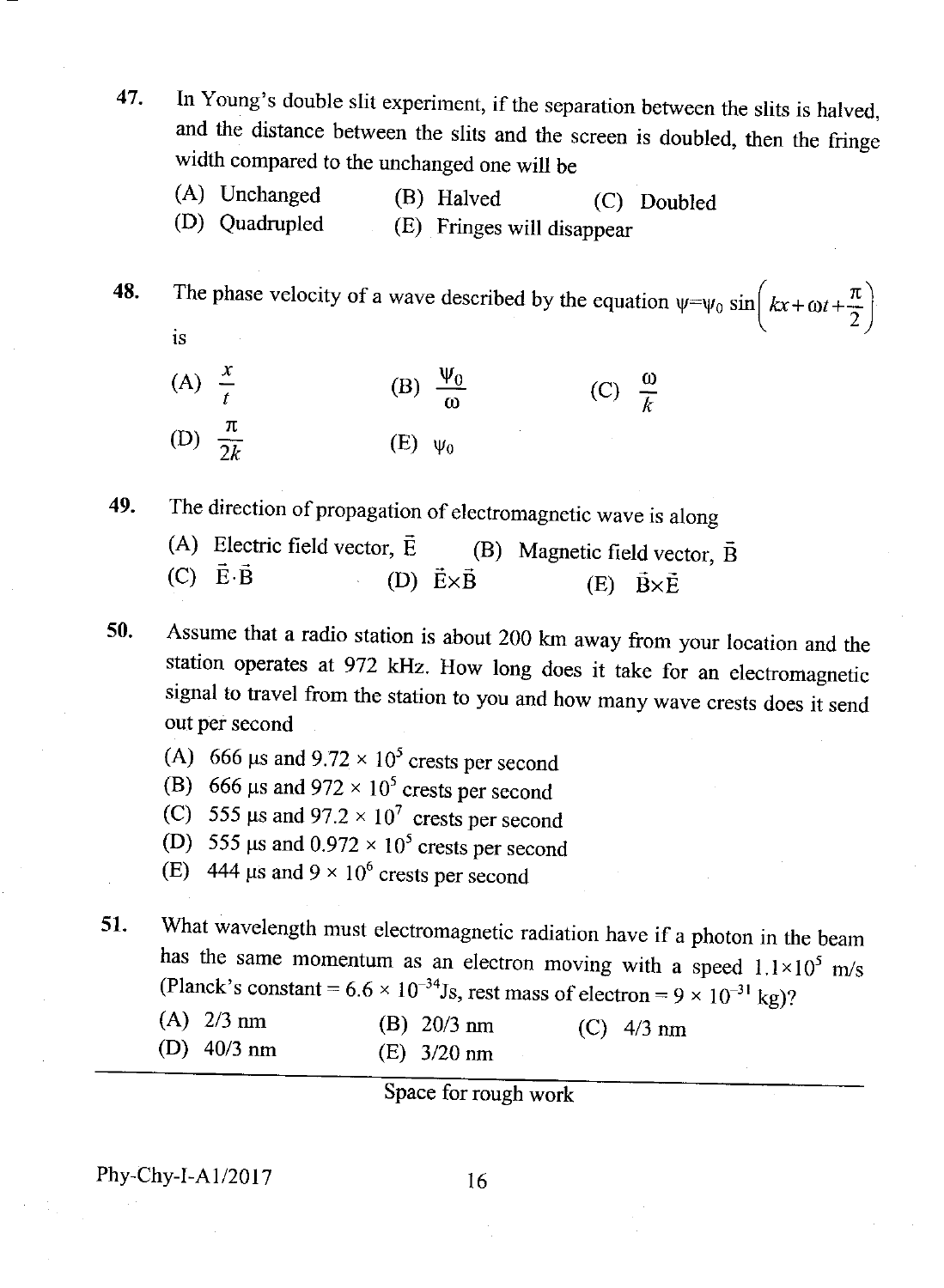- 52. The electric field portion of an electromagnetic wave is given by (all variables in SI units)  $E = 10^{-4} \sin (6 \times 10^{5} t - 0.01 x)$ . The frequency (*f*) and the speed (*v*) of electromagnetic wave are
	- (A)  $f = 30/\pi$  kHz and  $v = 1.5 \times 10^7$  m/s
	- (B)  $f = 90/\pi$  kHz and  $v = 6.0 \times 10^7$  m/s
	- (C)  $f = 300/\pi$  kHz and  $v = 6.0 \times 10^7$  m/s
	- (D)  $f = 600/\pi$  kHz and  $v = 7.5 \times 10^7$  m/s
	- (E)  $f = 900/\pi \text{ kHz}$  and  $v = 8.0 \times 10^{7} \text{ m/s}$
- 53. Huygens' wave theory of light cannot explain
	- (A) Diffraction phenomena (B) Interference phenomena
	- (C) Photoelectric effect (D) Polarization of light
- - (E) Propagation of light

54 An electron, a neutron and an alpha particle have same kinetic energy and their de-Broglie wavelengths are  $\lambda e$ ,  $\lambda n$  and  $\lambda \alpha$  respectively. Which statement is correct about their de-Broglie wavelengths?

- (A)  $\lambda e > \lambda n > \lambda \alpha$  (B)  $\lambda e < \lambda n > \lambda \alpha$  (C)  $\lambda e < \lambda n < \lambda \alpha$ (D)  $\lambda e > \lambda n < \lambda \alpha$  (E)  $\lambda e = \lambda n < \lambda \alpha$
- 55. It takes 4.6 eV to remove one of the least tightly bound electrons from a metal surface. When monochromatic photons strike the metal surface, electrons having kinetic energy from zero to 2.2 eY are ejected. What is the energy of the incident photons?
	- (A) 2.4eV (B) 2.2eY (C) 6.8eV (D) 4.6 eV (E) 5.8 eV
- 56. If copper and silicon pieces are heated, the resistance of
	- (A) each will increase
	- (B) each will decrease
	- (C) copper will increase and silicon will decrease
	- (D) copper will decrease and silicon will increase
	- (E) both does not change

Space for rough work

Phy-Chy-I-A1/2017 17 [P.T.O.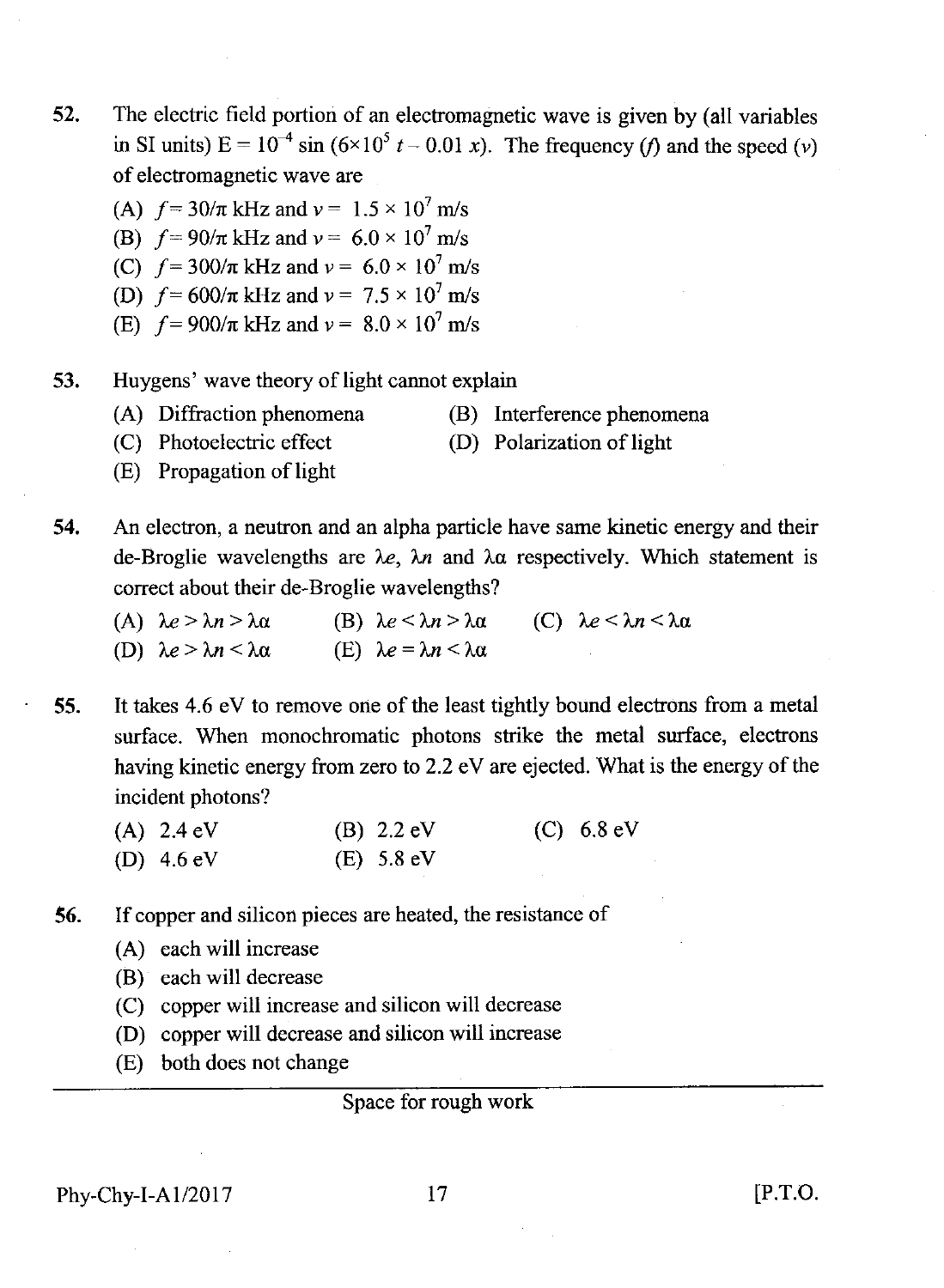57. In an insulator, band gap is of the order of

| (A) 0.1 eV           | $(B)$ 1 eV  | $(C)$ 5 eV |
|----------------------|-------------|------------|
| (D) $100 \text{ eV}$ | $(E)$ 1 MeV |            |

- 58. For a P-N junction diode
	- (A) Forward current is in mA and reverse current is in  $\mu$ A
	- (B) Forward current is in pA and reverse current is in mA
	- (C) Both forward and reverse currents are in  $\mu$ A
	- (D) Both forward and reverse currents are in mA

(E) No current flows in any direction

#### 59. For a Zener diode

- (A) both  $p$  and  $n$  regions are heavily doped
- (B)  $p$  region is heavily doped but *n* region is lightly doped
- (C) *n* region is heavily doped but *p* region is lightly doped
- (D) both  $p$  and  $n$  regions are lightly doped
- (E) depletion region is very thick

#### 60. Speech signal is in the range of

- (A) 3700 to 7000 A wavelength
- (C) 300 to 3100 Hz frequency
- (E) 88 to 108 MHz frequency
	-

(B) 20 Hz to 20 kllz frequency (D) 540 to 1600 kHz frequency

#### 61. Wavelength of the wave with 30 MHz frequency is

| $(A)$ 1 cm            | (B) $10 \text{ cm}$ | (C) $100 \text{ cm}$ |
|-----------------------|---------------------|----------------------|
| (D) $1000 \text{ cm}$ | $(E)$ 10000 cm      |                      |

62 To transmit a signal of frequency,  $\omega_m$ , with a carrier frequency,  $\omega_c$ , in AM transmission, the bandwidth of the filter and amplifier is

| $(A)$ $\omega_m$          | (B) $2\omega_m$           | $(C)$ $\omega_c$ |  |
|---------------------------|---------------------------|------------------|--|
| (D) $\omega_c - \omega_m$ | (E) $\omega_c + \omega_m$ |                  |  |

Space for rough work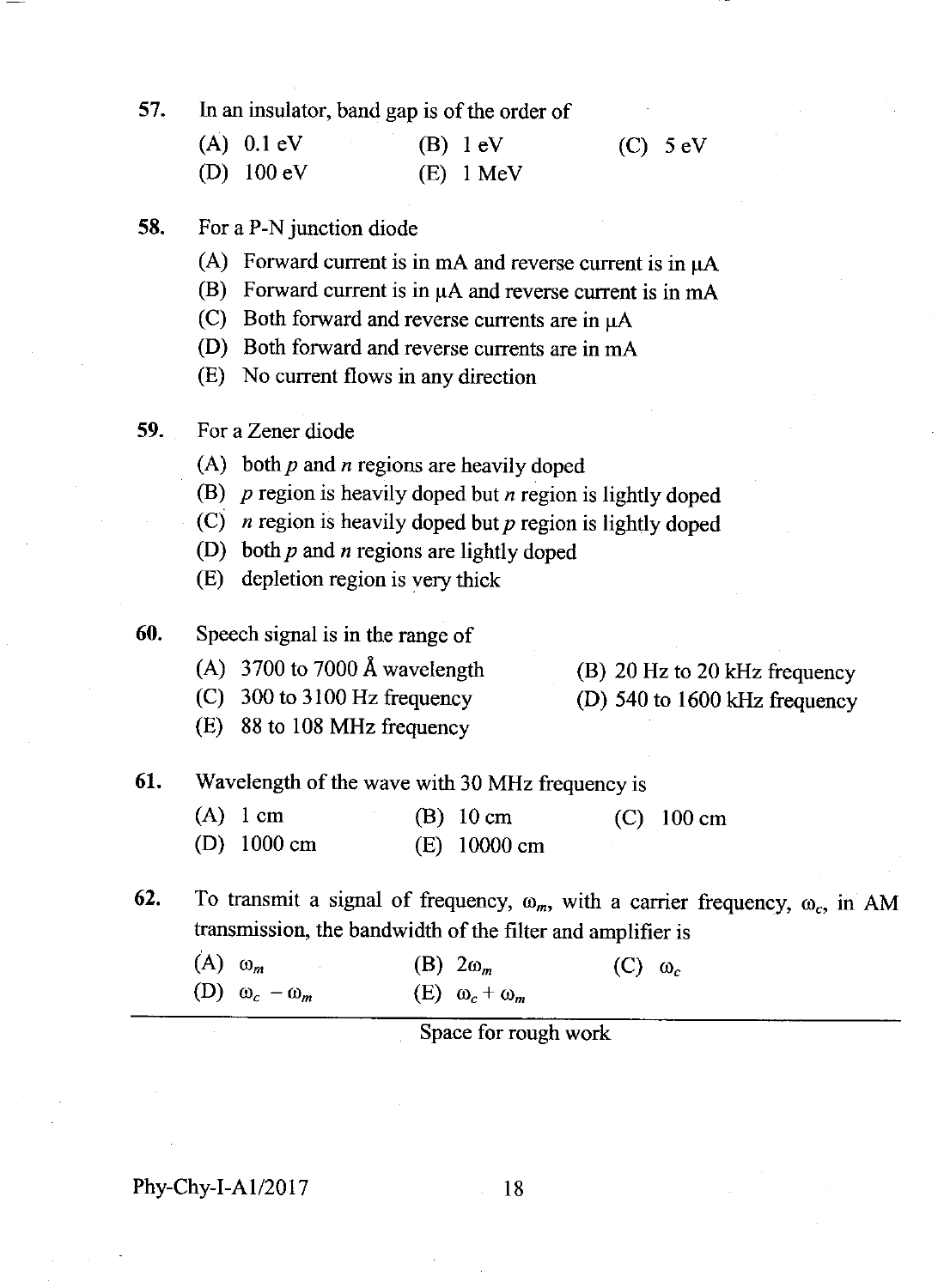- 63. If a magnet is dropped through a vertical hollow copper tube then
	- (A) the time taken to reach the ground is longer than the time taken if the tube was made out of plastic
	- (B) the magnet will get attracted and stick to the copper tube
	- (C) the time taken to reach the ground is longer than the time taken if the tube was made out of stainless steel
	- (D) the time taken to reach the ground does not depend on the radius of the copper tube
	- (E) the magnet will be repelled away by the tube
- 64. Consider a circular wire loop of radius R spiruring about a diametrical chord which is perpendicular to a uniform magnetic field  $\left(\overline{B}=B_0\hat{k}\right)$ 
	- (A) The magnitude of the induced EMF in the loop is maximum when the plane of the loop is perpendicular to E
	- (B) Flux through the loop is minimum when the plane of the loop is perpendicular to  $\vec{B}$
	- (C) The direction of induced current remains same during the spinning motion of the loop
	- (D) EMF induced will be the same for a larger radius of the loop in the same field
	- (E) No EMF will be induced since magnetic field is constant

An electric motor when loaded has an effective resistance of 30  $\Omega$  and an inductive reactance of 40  $\Omega$ . If the motor is powered by a source with maximum voltage of 420 V, the maximum current is 65.

| $(A)$ 6 A |            | (B) $8.4 A$ | (C) 10 A |
|-----------|------------|-------------|----------|
|           | $(D)$ 12 A | $(E)$ 13 A  |          |

Which of the following particle when bombards on  ${}^{65}Cu$  will turn into  ${}^{66}Cu$ 66.

| (A) Proton                     | (B) Neutron | (C) Electron |
|--------------------------------|-------------|--------------|
| (D) Alpha particle (E) Deutron |             |              |

Space for rough work

 $Phy-Chy-I-A1/2017$  19 [P.T.O.]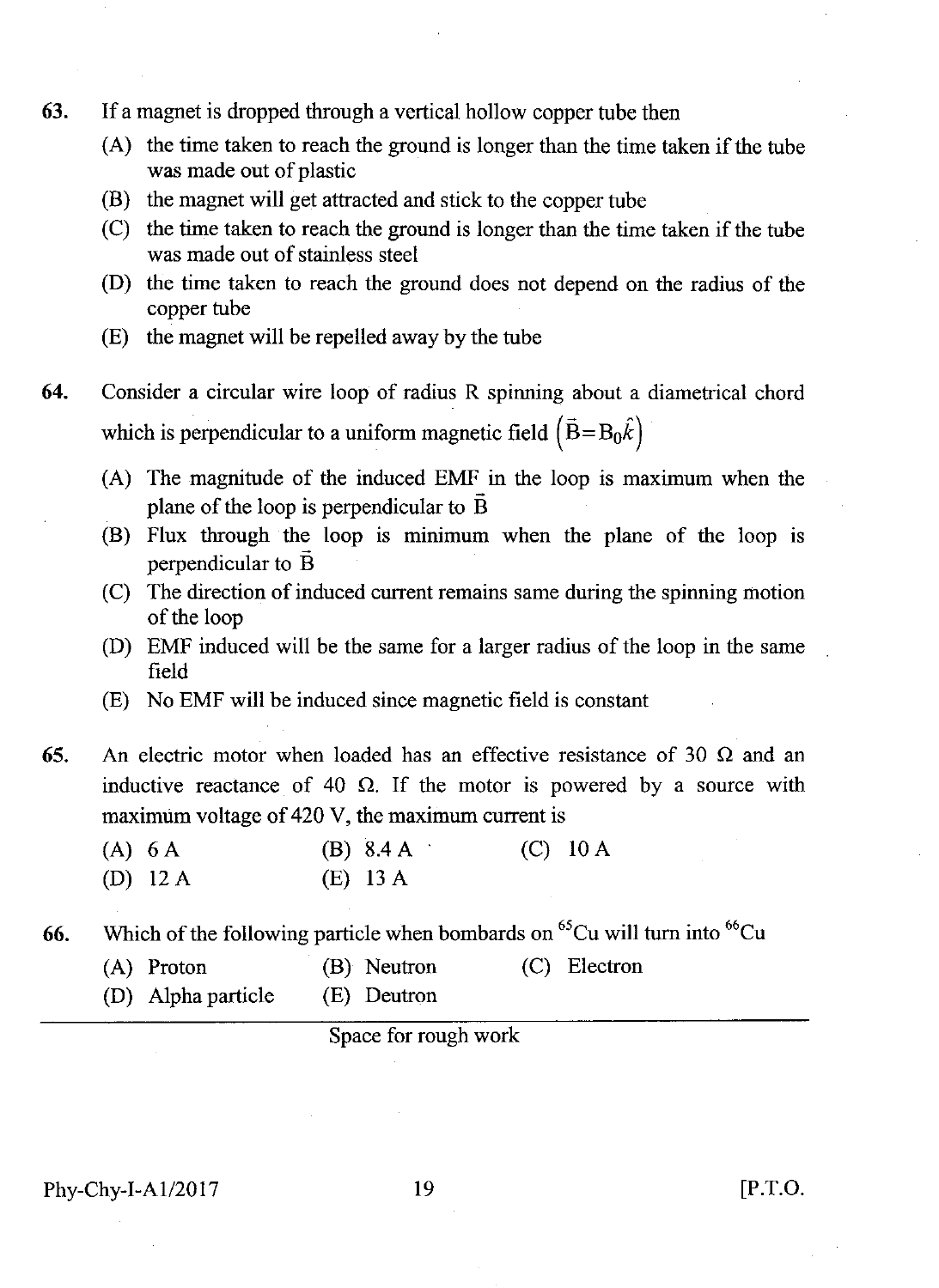- 67.  $CO<sup>-</sup>$  ion moving with kinetic energy of 20 keV dissociates into  $O<sup>-</sup>$  and C which move along the parent ion direction. Assuming no energy is released during dissociation, the kinetic energies of the daughters  $(K.E)<sub>O</sub>$  and  $(K.E)<sub>C</sub>$  are related as
	- (A)  $(K.E)_C = (K.E)_C$ <br>
	(B)  $(K.E)_O / (K.E)_C = 16/12$ <br>
	(C)  $(K.E)_O / (K.E)_C = 12/16$ <br>
	(D)  $(K.E)_O / (K.E)_C = 16/28$ 
		-
	- (C)  $(K.E)<sub>O</sub> / (K.E)<sub>C</sub> = 12/16$

68

- 
- (E)  $(K.E)<sub>O</sub> / (K.E)<sub>C</sub> = 28/16$

If the rms value of sinusoidal input to a full wave rectifier is  $V_0 / \sqrt{2}$  then the rms value of the rectifier's output is

| (A) $\frac{V_0}{\sqrt{2}}$ | (B) $\frac{V_0^2}{\sqrt{2}}$ | (C) $\frac{V_0^2}{2}$ |  |
|----------------------------|------------------------------|-----------------------|--|
| (D) $\sqrt{2}V_0^2$        | (E) $2V_0^2$                 |                       |  |

69. Eight grams of  $Cu<sup>66</sup>$  undergoes radioactive decay and after 15 minutes only 1 g remains. The half-life, in minutes, is then

| (A) $15 \ln(2)/\ln(8)$ | (B) $15 \ln(8)/\ln(2)$ | $(C)$ 15/8 |
|------------------------|------------------------|------------|
| (D) 8/15               | (E) 15 $ln(2)$         |            |

70. For a light nuclei, which of the following relation between the atomic number (Z) and mass number (A) is valid

(A)  $A = Z/2$  (B)  $Z = A$  (C)  $Z = A/2$ <br>(D)  $Z = A^2$  (E)  $A = Z^2$ (E)  $A = Z^2$ 

71. A wheel rotating at 12 rev/s is brought to rest in 6 s. The average angular deceleration in rad/ $s^2$  of the wheel during this process is

| (A) $4\pi$ |             | (B) 4       | $(C)$ 72 |  |
|------------|-------------|-------------|----------|--|
|            | (D) $1/\pi$ | $(E)$ $\pi$ |          |  |

72. A torque of 1 N.m is applied to a wheel which is at rest. After 2 seconds the angular momentum in kg.m<sup>2</sup>/s is

| (A) 0.5 | $(B)$ 1 | $(C)$ 2 |  |
|---------|---------|---------|--|
| $(D)$ 4 | $(E)$ 3 |         |  |

Space for rough work

Phy-Chy-I-Al/2017 20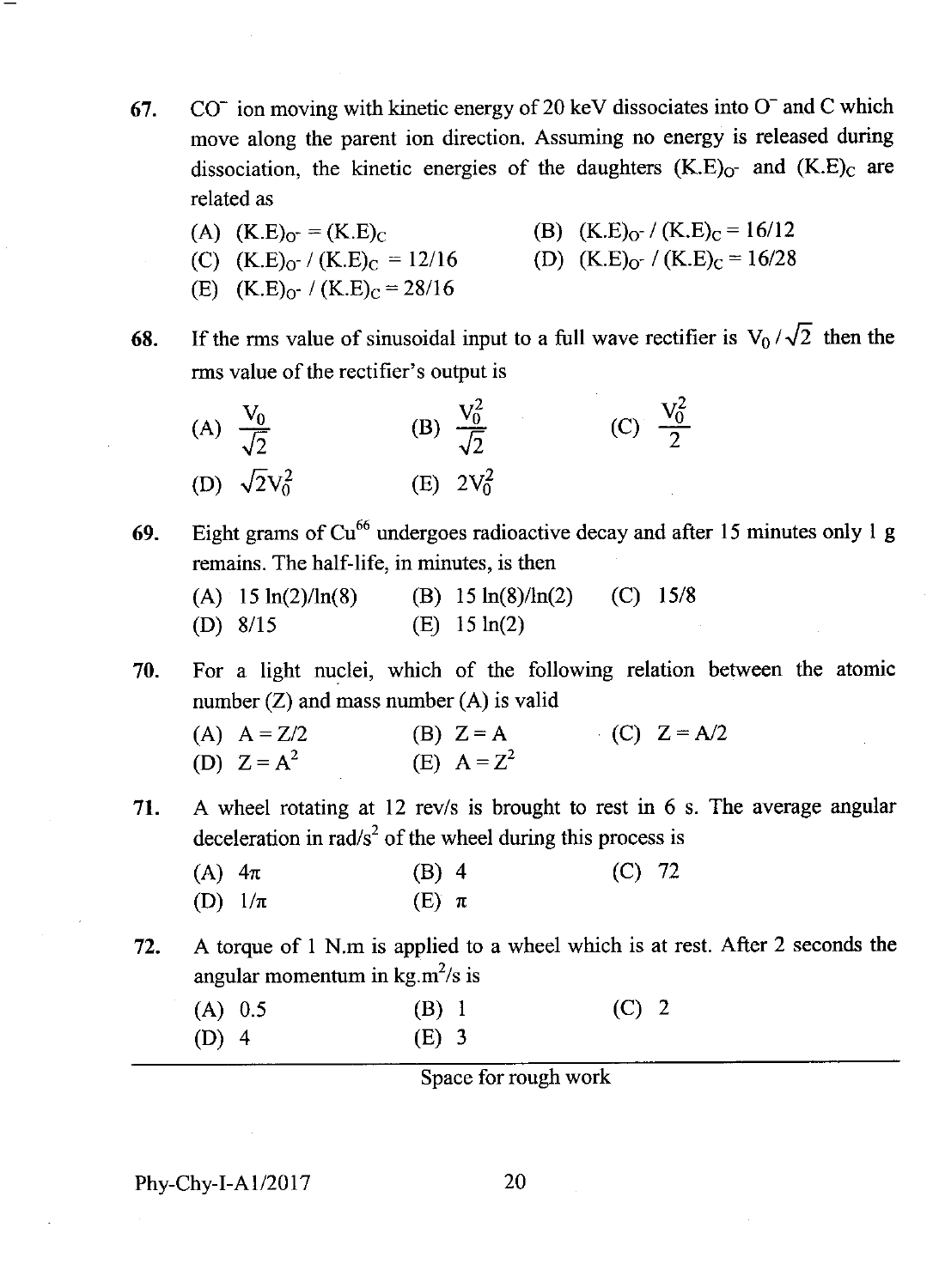- 13. Uncertainty principle is valid for
	- (A) Proton (B) Methane  $(C)$  Both  $(A)$  and  $(B)$
	- (D)  $1 \mu m$  sized platinum particles  $(E)$  1 µm sized NaCl particles

74. The energy of an electron in the 3S orbital (excited state) of H-atom is

- (A)  $-1.5 \text{ eV}$  (B)  $-13.6 \text{ eV}$  (C)  $-3.4 \text{ eV}$ <br>(D)  $-4.53 \text{ eV}$  (E)  $4.53 \text{ eV}$ (D)  $-4.53$  eV
- 75. Among the following, the molecule that will have the highest dipole moment is
	- (A)  $H_2$  (B) HI (C) HBr
	- (D) HCI (E) HF
- 16. Which of the following pair have identical bond order?
	- (A)  $CN^-$  and  $NO^+$  (B)  $CN^-$  and  $O_2^-$  (C)  $CN^-$  and  $CN^+$
	- (D) NO<sup>+</sup> and O<sub>2</sub><sup>-</sup> (E) O<sub>2</sub><sup>-</sup> and CN<sup>+</sup>
- 77. A gas will approach ideal behaviour at
	- (A) Low temperatue and low pressure
	- (B) Low temperature and high pressure
	- (C) High temperature and low pressure
	- (D) High temperature and high pressure
	- (E) Low volume and high pressure
- 78. Pressure of ideal and real gases at 0 K are
	- (A)  $> 0$  and 0 (B)  $< 0$  and 0  $(C)$  0 and 0
	- (D)  $>0$  and  $>0$  (E) 0 and  $>0$

Space for rough work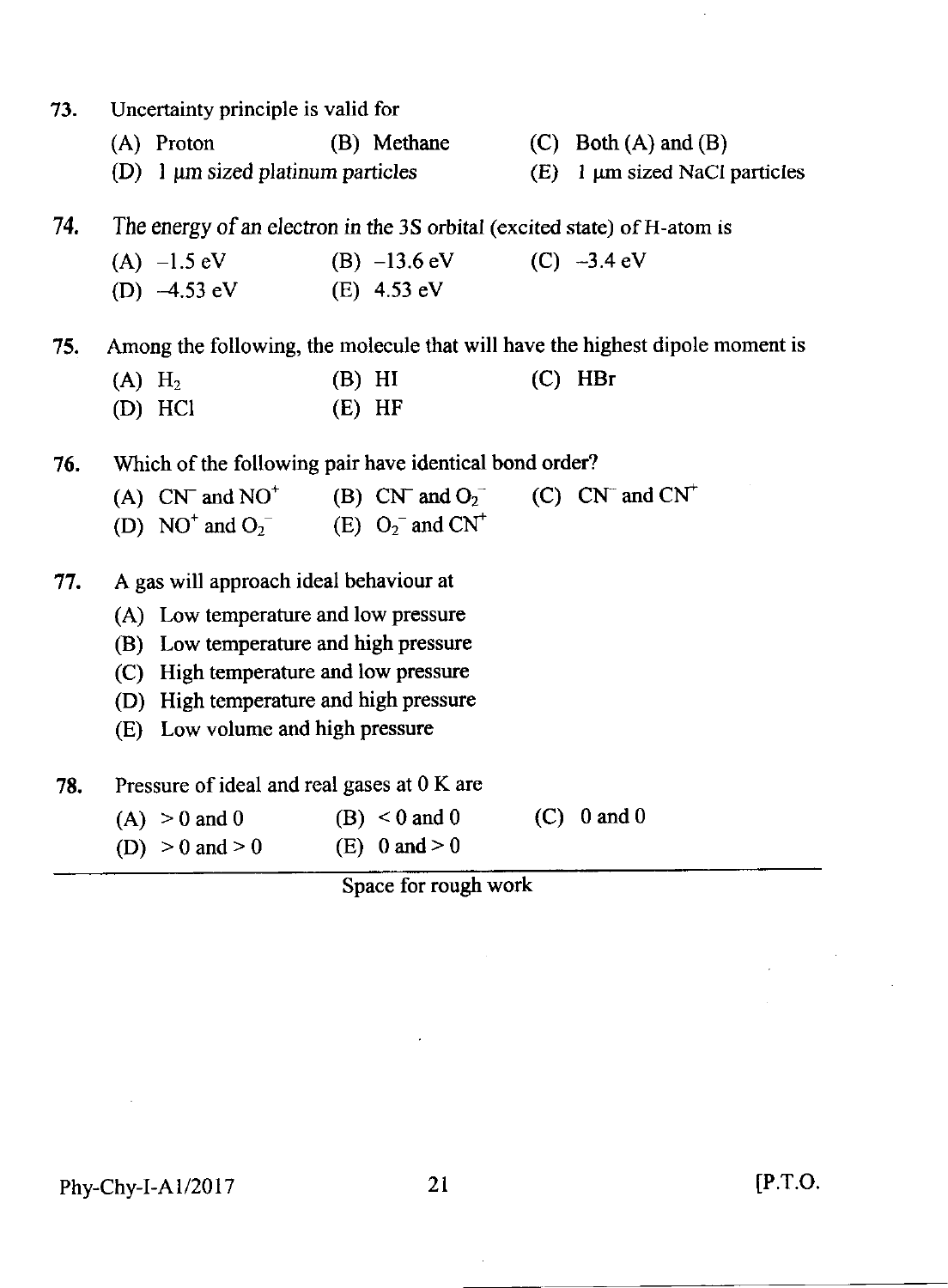#### 79. For the process

A (l, 0.05 atm, 32°C)  $\rightarrow$  A (g, 0.05 atm, 32°C), The correct set of thermodynamic parameters is (A)  $\Delta G = 0$  and  $\Delta S = -ve$  (B)  $\Delta G = 0$  and  $\Delta S = +ve$  (C)  $\Delta G = +ve$  and  $\Delta S = 0$  (D)  $\Delta G = -ve$  and  $\Delta S = 0$ (D)  $\Delta G = -ve$  and  $\Delta S = 0$ (E)  $\Delta G = 0$  and  $\Delta S = 0$ 

80. Mixing of  $N_2$  and  $H_2$  form an ideal gas mixture at room temperature in a container. For this process, which of the following statement is true?

- (A)  $\Delta H = 0$ ,  $\Delta S_{\text{surrounding}} = 0$ ,  $\Delta S_{\text{system}} = 0$  and  $\Delta G = -ve$
- (B)  $\Delta H = 0$ ,  $\Delta S_{\text{surrounding}} = 0$ ,  $\Delta S_{\text{system}} > 0$  and  $\Delta G = -ve$
- (C)  $\Delta H > 0$ ,  $\Delta S_{\text{surrounding}} = 0$ ,  $\Delta S_{\text{system}} > 0$  and  $\Delta G = -ve$
- (D)  $\Delta H < 0$ ,  $\Delta S_{\text{surrounding}} > 0$ ,  $\Delta S_{\text{system}} < 0$  and  $\Delta G = -ve$
- (E)  $\Delta H = 0$ ,  $\Delta S_{\text{surrounding}} = 0$ ,  $\Delta S_{\text{system}} < 0$  and  $\Delta G = -ve$

81. Which of the following is not true about a catalyst?

- (A) Mechanism of the reaction in presence and absence of catalyst could be different
- (B) Enthalpy of the reaction does not change with catalysts
- (C) Catalyst enhances both forward and backward reaction at equal rate
- (D) Catalyst participates in the reaction, but not consurned in the process
- (E) Use of catalyst cannot change the order of the reaction
- **82.** In the ln K vs.  $\frac{1}{T}$  plot of a chemical process having  $\Delta S^{\circ} > 0$  and  $\Delta H^{\circ} < 0$  the slope is proportional to (where K is equilibrium constant)

| $(A)$ $- \Delta H^{\circ} $ | $(B)$ $ \Delta H^{\circ} $ | $(C) \Delta S^{\circ}$ |  |
|-----------------------------|----------------------------|------------------------|--|
| $(D) -\Delta S^{\circ}$     | $(E) \Delta G^{\circ}$     |                        |  |

Space for rough work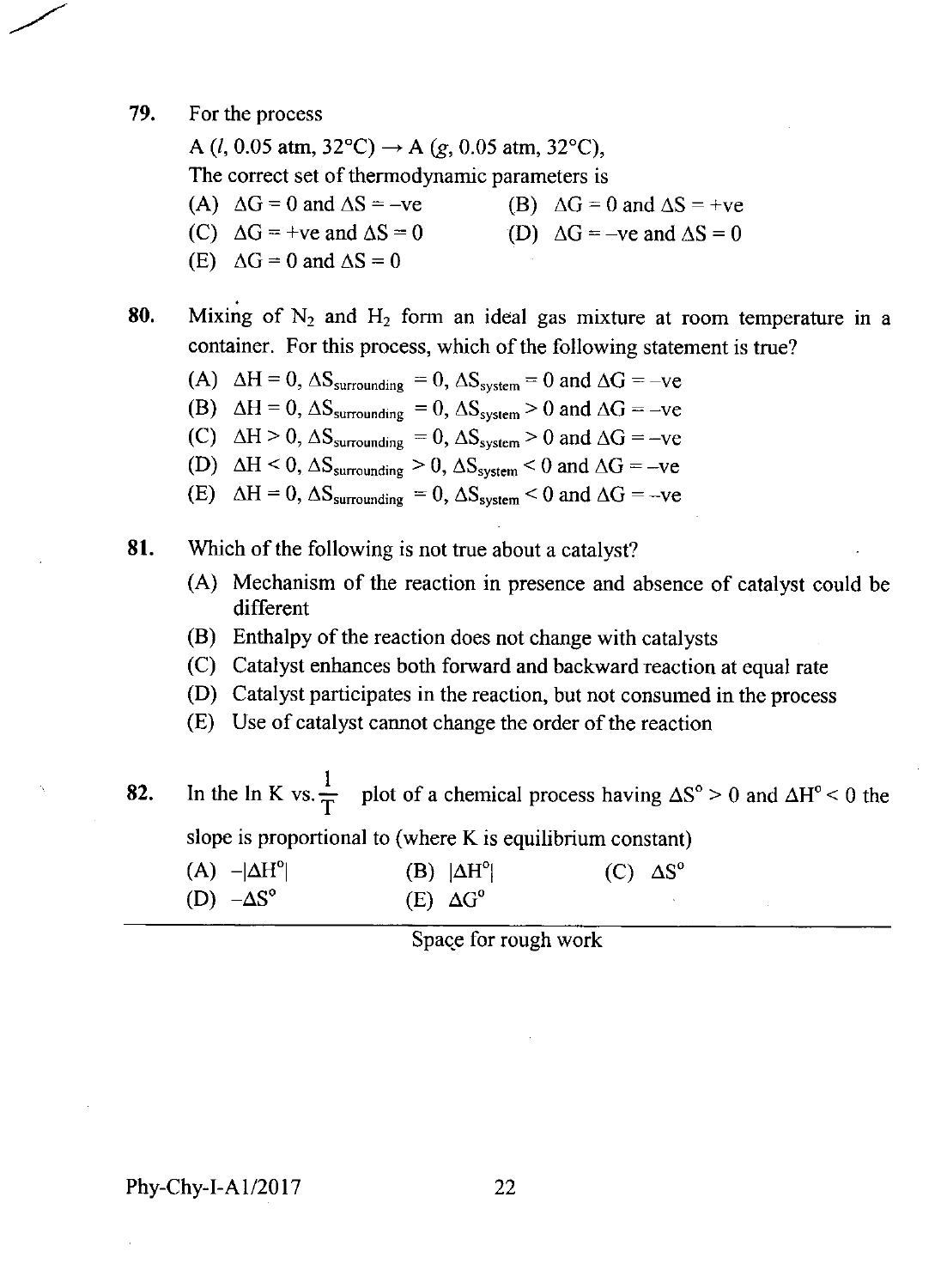### 83. For the process

 $\frac{3}{2}A \rightarrow B$ , at 298 K,  $\Delta G^{\circ}$  is 163 kJ mol<sup>-1</sup>. The composition of the reaction mixture is  $[B] = 1$  and  $[A] = 10000$ . Predict the direction of the reaction and the relation between reaction quotient  $(Q)$  and the equilibrium constant  $(K)$ 

- (A) forward direction because  $Q > K$
- (B) reverse direction because  $Q > K$
- (C) forward direction because  $O \le K$
- (D) reverse direction because  $Q \le K$
- (E) it is at equilibrium as  $Q = K$
- 84. Solubility product  $(K_{sp})$  of saturated PbCl<sub>2</sub> in water is  $1.8 \times 10^{-4}$  mol<sup>3</sup> dm<sup>-9</sup>. What is the concentration of  $Pb^{2+}$  in the solution?
	- (A)  $(0.45 \times 10^{-4})^{1/3}$  mol dm<sup>-3</sup>
	- (B)  $(1.8 \times 10^{-4})^{1/3}$  mol dm<sup>-3</sup>
	- (C)  $(0.9 \times 10^{-4})^{1/3}$  mol dm<sup>-3</sup>
	- (D)  $(2.0 \times 10^{-4})^{1/3}$  mol dm<sup>-3</sup>
	- (E)  $(2.45 \times 10^{-4})^{1/3}$  mol dm<sup>-3</sup>

85. The freezing point of equimolal aqueous solutions will be highest for

- (A)  $C_6H_5NH_3Cl$  (B) AgNO<sub>3</sub> (C)  $Ca(NO_3)_2$ (D) La $(NO_3)$ <sub>3</sub> (E) D-fructose
- E6. The molality of the 3M solution of methanol if the density of the solution is  $0.9$  g cm<sup>-3</sup> is

|         | $(A)$ 3.73 | (B) 3.0   | $(C)$ 3.33 |
|---------|------------|-----------|------------|
| (D) 3.1 |            | $(E)$ 3.2 |            |

Space for rough work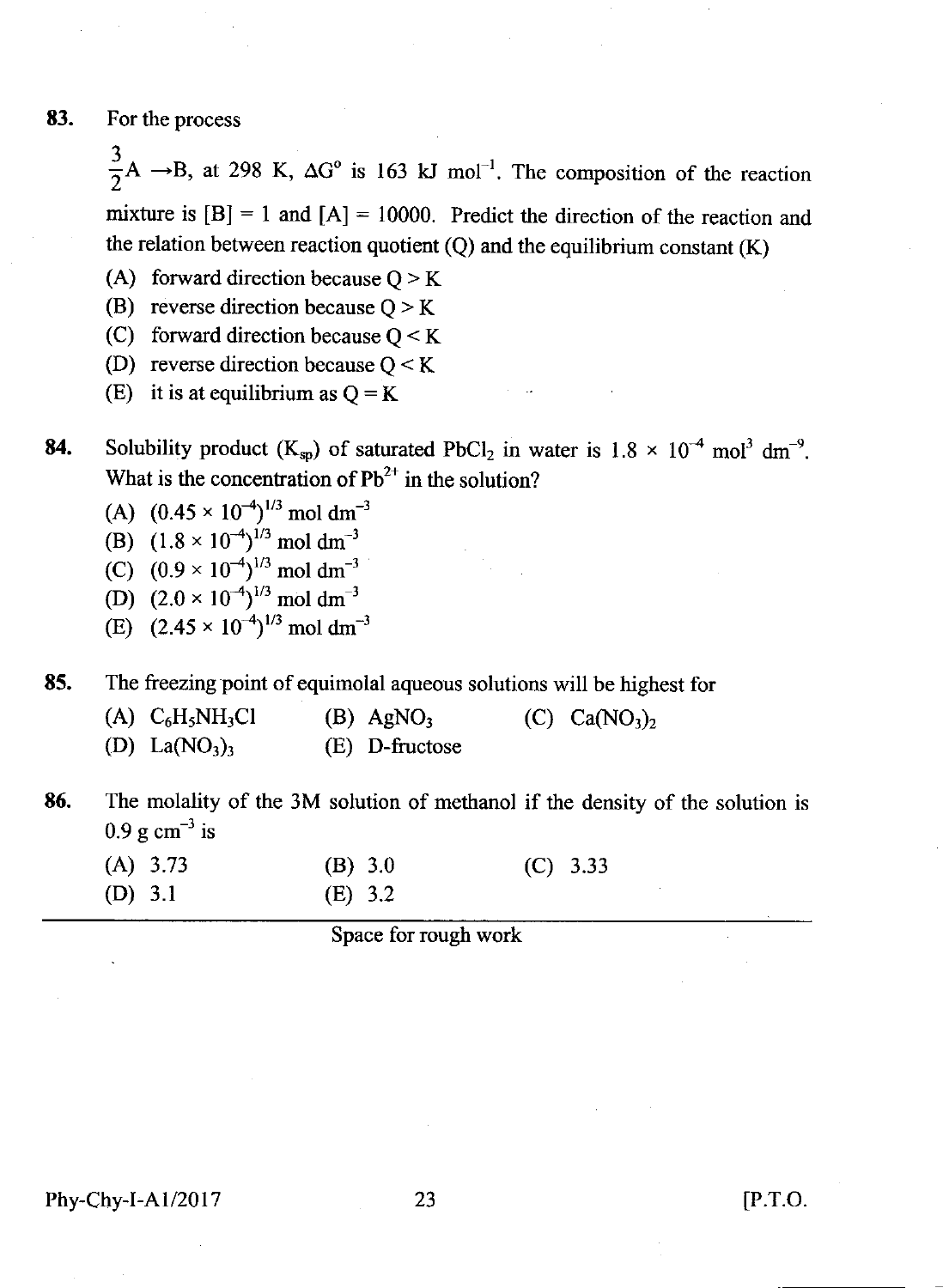| 87. | Consider a fuel cell supplied with 1 mole of $H_2$ gas and 10 moles of $O_2$ gas. If<br>fuel cell is operated at 96.5 mA current, how long will it deliver power? |                                                                                                                             |                                                                                                                                                            |  |  |  |
|-----|-------------------------------------------------------------------------------------------------------------------------------------------------------------------|-----------------------------------------------------------------------------------------------------------------------------|------------------------------------------------------------------------------------------------------------------------------------------------------------|--|--|--|
|     | (Assume $1 F = 96500 C /$ mole of electrons)                                                                                                                      |                                                                                                                             |                                                                                                                                                            |  |  |  |
|     |                                                                                                                                                                   |                                                                                                                             |                                                                                                                                                            |  |  |  |
|     |                                                                                                                                                                   | (A) $1 \times 10^6$ s<br>(B) $0.5 \times 10^6$ s<br>(C) $2 \times 10^6$ s<br>(D) $4 \times 10^6$ s<br>(E) $5 \times 10^6$ s |                                                                                                                                                            |  |  |  |
| 88. |                                                                                                                                                                   |                                                                                                                             | Consider the equilibrium obtained by electrically connecting zinc-amalgam                                                                                  |  |  |  |
|     |                                                                                                                                                                   | $(Zn(Hg))$ and HgO electrodes in mercury cell,                                                                              |                                                                                                                                                            |  |  |  |
|     | $Zn(Hg) + HgO(s) \rightleftharpoons ZnO(s) + Hg(l)$                                                                                                               |                                                                                                                             |                                                                                                                                                            |  |  |  |
|     |                                                                                                                                                                   |                                                                                                                             | Under this equilibrium, what is the relation between the potential of the $Zn(Hg)$<br>and HgO electrodes measured against the standard hydrogen electrode? |  |  |  |
|     |                                                                                                                                                                   |                                                                                                                             | (A) Zn(Hg) electrode potential is equal to HgO electrode potential                                                                                         |  |  |  |
|     |                                                                                                                                                                   |                                                                                                                             | $(B)$ Zn(Hg) electrode potential is more than HgO electrode potential                                                                                      |  |  |  |
|     |                                                                                                                                                                   | (C) HgO electrode potential is more than Zn(Hg) electrode                                                                   |                                                                                                                                                            |  |  |  |
|     |                                                                                                                                                                   | (D) Cell voltage at above said equilibrium is $1.35 \text{ V}$                                                              |                                                                                                                                                            |  |  |  |
|     | Both $(C)$ and $(D)$<br>(E)                                                                                                                                       |                                                                                                                             |                                                                                                                                                            |  |  |  |
| 89. | cent purity of $MgCO3$ is                                                                                                                                         |                                                                                                                             | 10 g of MgCO <sub>3</sub> decomposes on heating to 0.1 mole $CO_2$ and 4 g MgO. The per                                                                    |  |  |  |
|     | $(A)$ 24 %                                                                                                                                                        | (B) 44 $\%$                                                                                                                 | $(C)$ 54 %                                                                                                                                                 |  |  |  |
|     | (D) $74\%$                                                                                                                                                        | $(E)$ 84 %                                                                                                                  |                                                                                                                                                            |  |  |  |
| 90. |                                                                                                                                                                   |                                                                                                                             | The compound $Na_2CO_3 \star x H_2O$ has 50 % H <sub>2</sub> O by mass. The value of "x" is                                                                |  |  |  |
|     | $(A)$ 4                                                                                                                                                           | $(B)$ 5                                                                                                                     | (C) 6                                                                                                                                                      |  |  |  |
|     | $(D)$ 7                                                                                                                                                           | (E)<br>8                                                                                                                    |                                                                                                                                                            |  |  |  |
| 91. | Hybridisation of carbon in $CH3$                                                                                                                                  |                                                                                                                             |                                                                                                                                                            |  |  |  |
|     | (A) $sp^2$                                                                                                                                                        | (B) $sp^3$                                                                                                                  | $(C)$ $sp^3d$                                                                                                                                              |  |  |  |
|     | (D) $sp^3d^2$                                                                                                                                                     | (E) $sp^2d^3$                                                                                                               |                                                                                                                                                            |  |  |  |
|     |                                                                                                                                                                   | Space for rough work                                                                                                        |                                                                                                                                                            |  |  |  |

Space for rough work

 $\sim$ 

 $\bar{z}$ 

 $\sim 10^{-10}$  m  $^{-1}$ 

 $\bar{z}$ 

 $\sigma_{\rm c}$  ,  $\sigma_{\rm c}$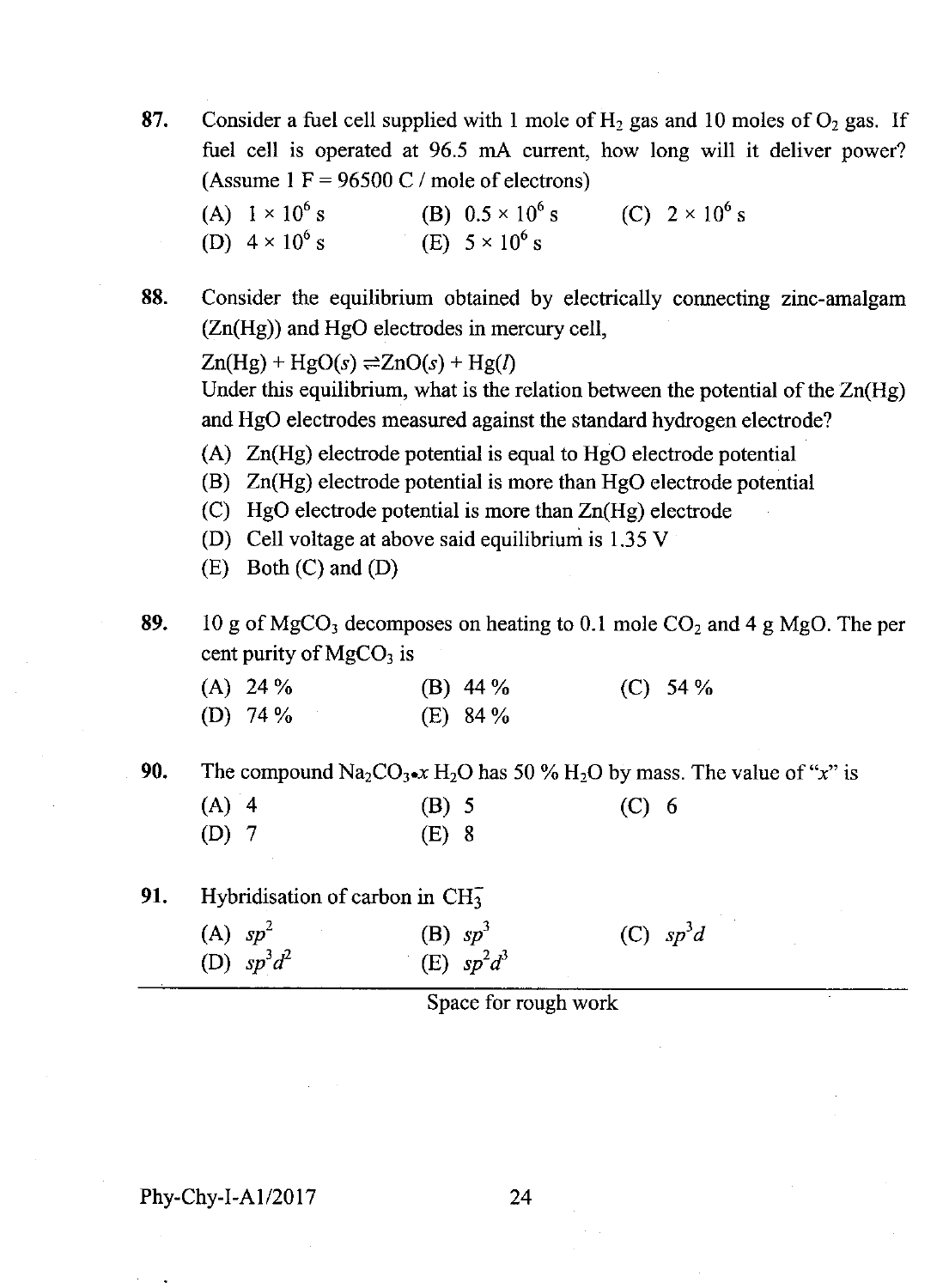- 92. The common features among CO, CN<sup>-</sup> and NO<sub>2</sub><sup>+</sup> are
	- (A) Bond order three and isoelectronic
	- (B) Bond order three and weak field ligands
	- (C) Bond order two and  $\pi$ -acceptors
	- (D) Bond order three and  $\pi$ -donors
	- (E) Isoelectronic and strong field ligands

### 93. Which of the following is covalent?

- (A) NaCl (B) KCI (C) BeCh
- (D)  $MgCl<sub>2</sub>$  (E)  $CaCl<sub>2</sub>$

94. One mole of an unknown compound was treated with excess water and resulted in the evolution of two moles of a readily combustible gas. The resulting solution was treated with  $CO<sub>2</sub>$  and resulted in the formation of white turbidity. The unknown compound is

(A) Ca  $(B)$  CaH<sub>2</sub> (C) Ca(OH)<sub>2</sub> (D)  $Ca(NO_3)_2$  (E)  $CaSO_4$ 

95. When potassium is reacted with water, which compound(s) is (are) formed preferentially?

(A)  $K_2O$  (B)  $KO_2$  (C) Both  $K_2O$  and  $KO_2$ (D)  $K_2O_2$  (E)  $K_2O_3$ 

### 96. Purification of aluminium by electrolytic refining is called

(A) Hall's process (B) Froth flotation process

- (C) Bayer's process (D) Hoope's process
- (E) Serpeck's process

## Space for rough work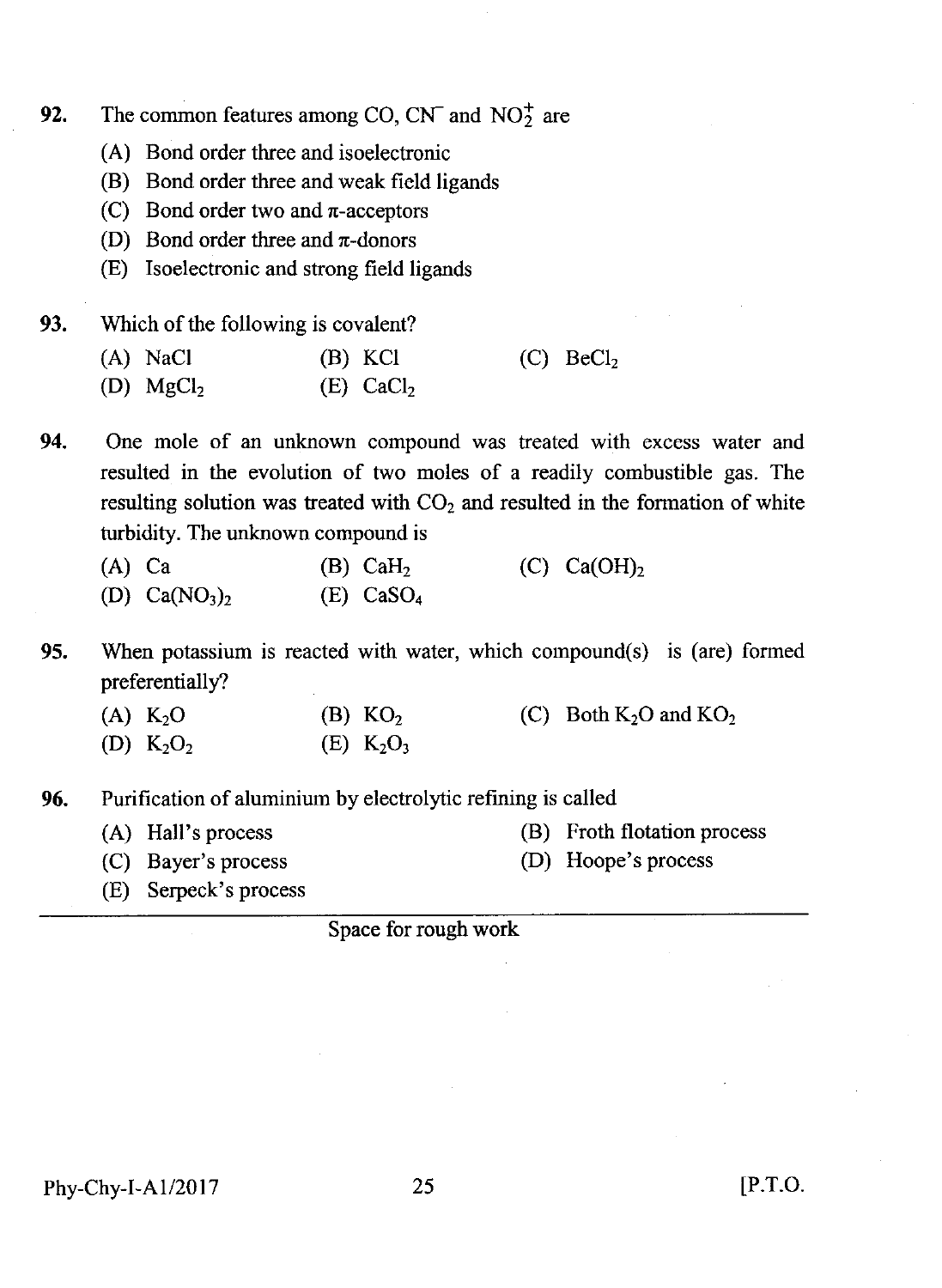#### 97 Select the most appropriate statement

 $In BF<sub>3</sub>$ 

- (A) All the bonds are completely ionic
- (B) The B-F bond is partially ionic
- (C) B-F bond has partial double bond character
- (D) Bond energy and bond length data indicates single bond character of the B-F bond
- (E) A11 the bonds are covalent
- 98. The inert gas found most abundant in the atmosphere is
	- (A) He  $(B)$  Ne  $(C)$  Ar (D) Kr (E) xe

99 When  $MnO<sub>2</sub>$  is fused with KOH and  $KNO<sub>2</sub>$ , a coloured compound is formed. Choose the right compound with the appropriate colour

- (A)  $K_2MnO_4$ , green (B) KMnO<sub>4</sub>, purple (C)  $Mn_2O_3$ , brown
- (D)  $Mn_3O_4$ , black (E)  $MnO_2$ , black
- 100. Identify the case(s) where there is change in oxidation number
	- (A) Acidified solution of  $CrO<sub>a</sub><sup>2-</sup>$
	- (B) SO<sub>2</sub> gas bubbled through an acidic solution of  $Cr_2O_7^{2-}$
	- (C) Alkaline solution of  $Cr_2O_7^{2-}$
	- (D) Ammoniacal solution of  $CrO<sub>4</sub><sup>2</sup>$
	- (E) Aqueous solution of  $CrO<sub>2</sub>Cl<sub>2</sub>$  in NaOH
- 101. Water gas is produced by
	- (A) Passing steam over red hot coke
	- (B) Passing steam and air over red hot coke
	- (C) Burning coke in excess air
	- (D) Burning coke in limited supply of air
	- (E) Both (A) and (B)

Space for rough work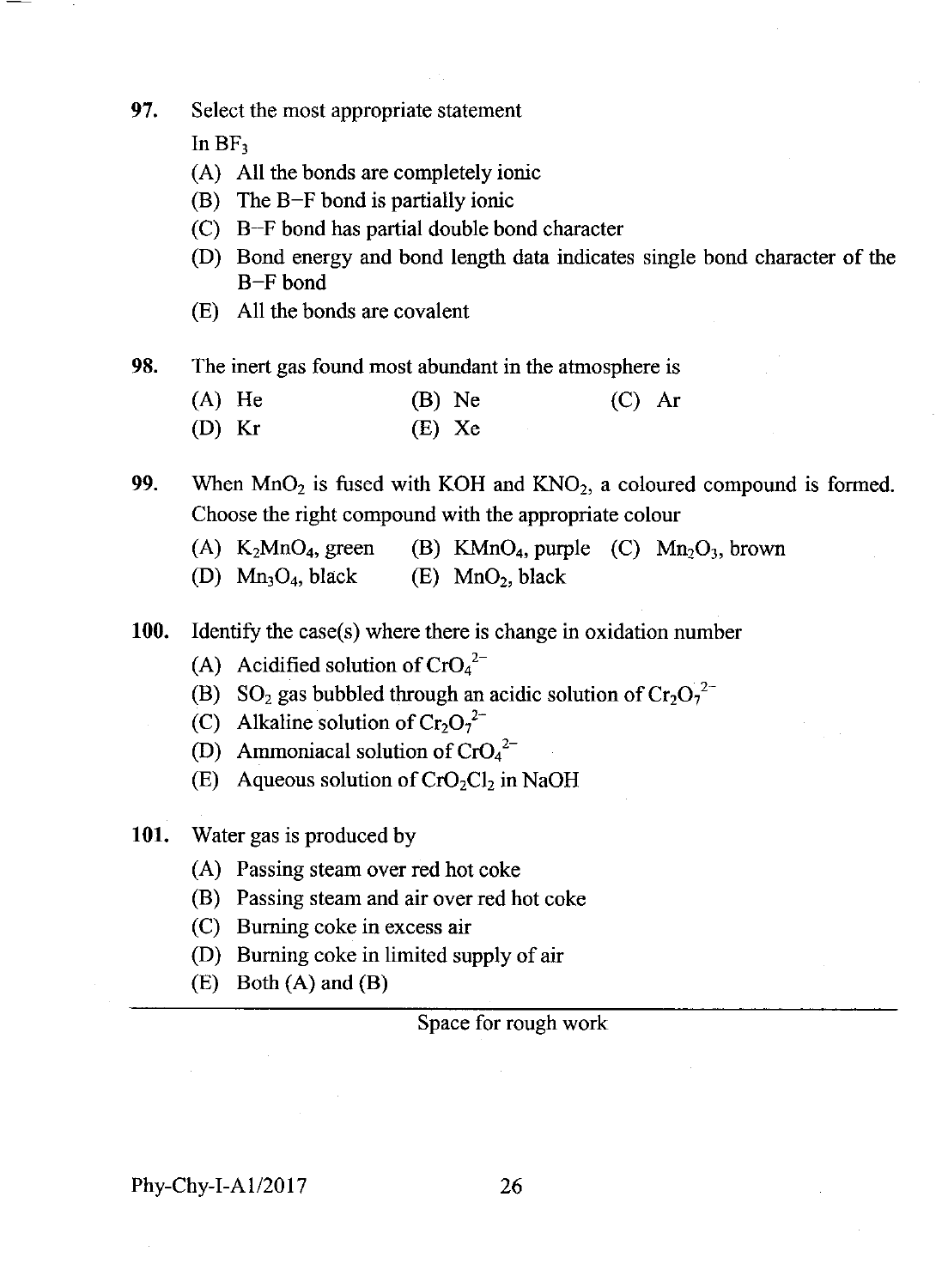| <b>102.</b> | The volume of oxygen liberated at STP from 15 mL of 20 volume $H_2O_2$ is |                         |                                        |                                                                                 |  |
|-------------|---------------------------------------------------------------------------|-------------------------|----------------------------------------|---------------------------------------------------------------------------------|--|
|             | $(A)$ 100 mL                                                              | (B) $150 \text{ mL}$    |                                        | $(C)$ 200 mL                                                                    |  |
|             | (D) $250 \text{ mL}$                                                      | $(E)$ 300 mL            |                                        |                                                                                 |  |
| 103.        | Corundum is                                                               |                         | mineral of aluminium.                  |                                                                                 |  |
|             | (A) Silicate                                                              | (B) Oxide               |                                        | (C) Double salt                                                                 |  |
|             | Sulphate<br>(D)                                                           | (E) Nitrate             |                                        |                                                                                 |  |
|             |                                                                           |                         |                                        | 104. The solution which does not produce precipitate when treated with aqueous  |  |
|             | $K_2CO_3$ is                                                              |                         |                                        |                                                                                 |  |
|             | $(A)$ BaCl <sub>2</sub>                                                   | $(B)$ CaBr <sub>2</sub> |                                        | $(C)$ MgCl <sub>2</sub>                                                         |  |
|             | (D) $Na2SO4$                                                              | (E) $Pb(NO3)2$          |                                        |                                                                                 |  |
| 105.        |                                                                           |                         |                                        | If the boiling point difference between the two liquids is not much, then       |  |
|             | method is used to separate them.                                          |                         |                                        |                                                                                 |  |
|             | (A) simple distillation                                                   |                         |                                        | (B) distillation under reduced pressure                                         |  |
|             | (C) steam distillation                                                    |                         | (D) fractional distillation            |                                                                                 |  |
|             | differential extraction<br>(E)                                            |                         |                                        |                                                                                 |  |
| 106.        |                                                                           |                         |                                        | Lassaigne's test (with silver nitrate) is commonly used to detect halogens such |  |
|             |                                                                           |                         |                                        | as chlorine, bromine and iodine but not useful to detect fluorine because the   |  |
|             | product AgF formed is                                                     |                         |                                        |                                                                                 |  |
|             | (A) volatile                                                              | (B) reactive            |                                        | (C) explosive                                                                   |  |
|             | (D) soluble in water (E) a liquid                                         |                         |                                        |                                                                                 |  |
| 107.        | Protein is a polymer made of                                              |                         |                                        |                                                                                 |  |
|             | (A) carbohydrates                                                         | (B) amino acids         |                                        | (C) nucleic acids                                                               |  |
|             | carboxylic acids<br>(D)                                                   |                         | (E) polycyclic aromatics               |                                                                                 |  |
| 108.        | The letter 'D' in D-carbohydrates represents                              |                         |                                        |                                                                                 |  |
|             | (A) dextrorotation                                                        |                         | (B) direct synthesis (C) configuration |                                                                                 |  |
|             | mutarotation<br>(D)                                                       | (E) optical activity    |                                        |                                                                                 |  |
|             | Space for rough work                                                      |                         |                                        |                                                                                 |  |

Phy-Chy-I-A1/2017 27 [P.T.O.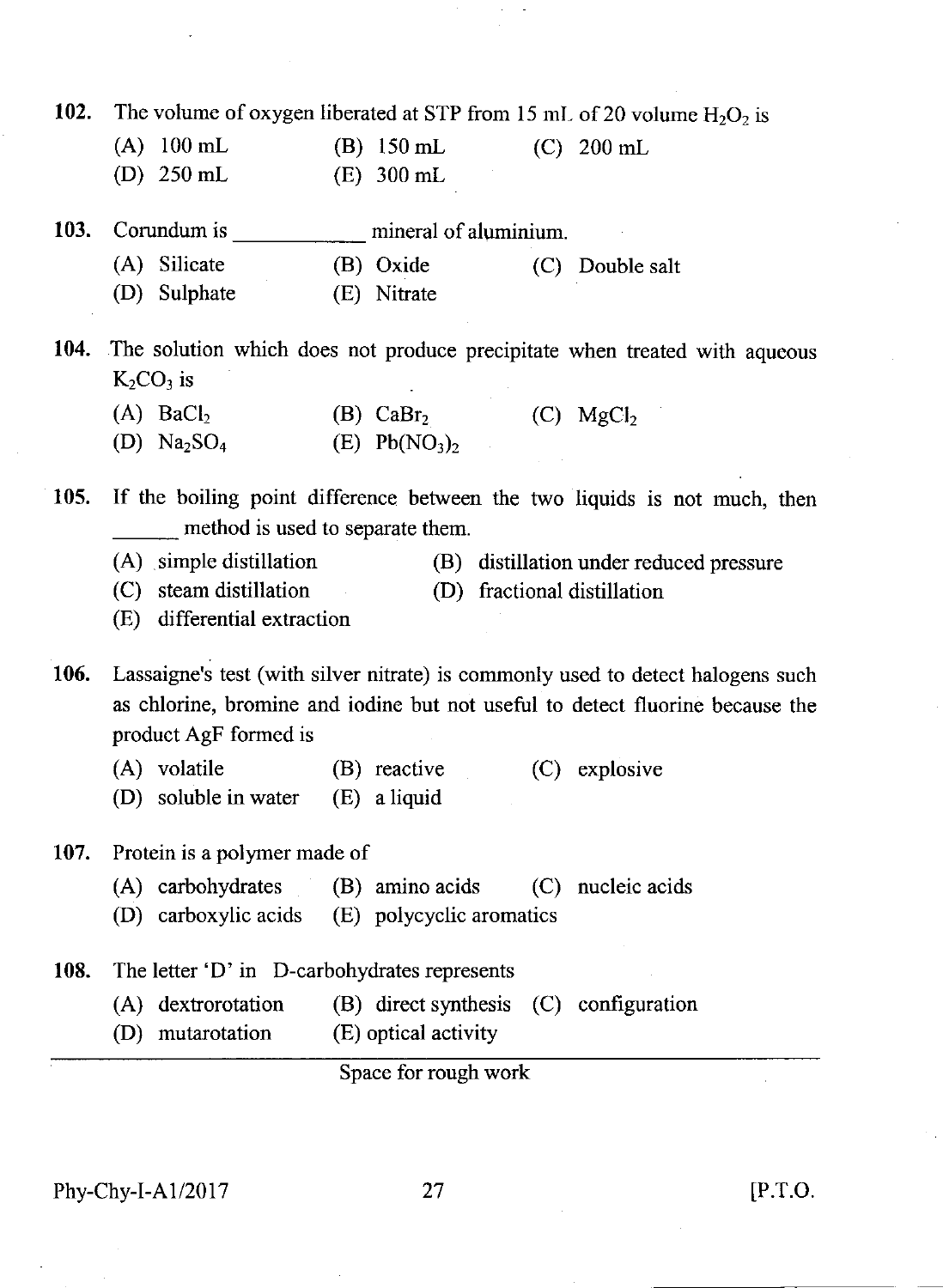

- (A) antibiotic (B) antiseptic (C) disinfectant
	-

(D) antihistamine (E) antacid

110. Name of the following reaction is

H H 1) CO<sub>2</sub> NaOH  $\sqrt{CO_2H}$ 2) H2SOa (A) Reimer-Tiemann (B) Kolbe-Schmitt (C) Cannizzaro (D) Gattermann (E) Gattermann-Koch 111. X and Y in the below reaction are -------------- and ---------------, respectively.  $C_6H_5-CO_2H+X \xrightarrow{\text{heat}} C_6H_5-COCl \xrightarrow{\text{H}_2, Pd/BaSO_4} Y$ (A) SOCI<sub>2</sub> and C<sub>6</sub>H<sub>5</sub>CHO (B) (COCI)<sub>2</sub> and C<sub>6</sub>H<sub>5</sub>CH<sub>3</sub> (C) SOCl<sub>2</sub> and C<sub>6</sub>H<sub>5</sub>CH<sub>3</sub> (D) (COCl)<sub>2</sub> and C<sub>6</sub>H<sub>5</sub>CH<sub>2</sub>OH

- $(E)$  SOCl<sub>2</sub> and  $C_6H_5CH_2Cl$
- 112. The reaction of propene with HBr in presence of peroxide proceeds through the intermediate
	- $(A)$  H<sub>3</sub>C-CH-CH<sub>3</sub> Br (C)  $H_3C-\overline{CH}-\overline{CH}_2$
- (B)  $H_3C-CH-CH_2Br$
- (D)  $H_3C-CH_2-CH_2$
- (E) None of the above

Space for rough work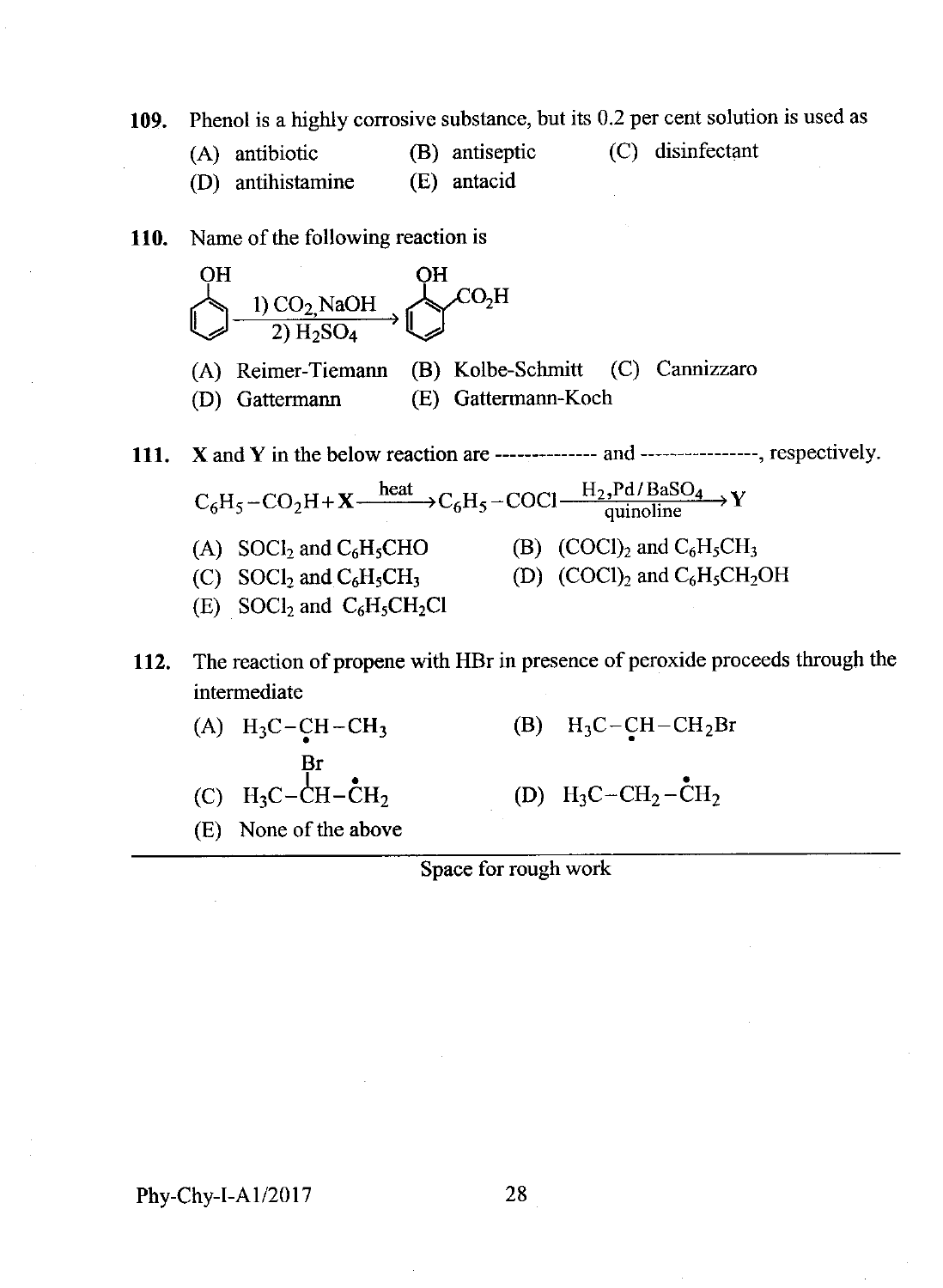I13.. The major product P formed in the following reaction is



114. The correct increasing order of the acid strength of acids, butyric acid (I), 2-chlorobutyric acid (II), 3-chlorobutyric acid (III) and 2,2-dichlorobutyric acid (IV) is

(A)  $I < II < III < IV$  (B)  $III < II < IV < I$  (C)  $I < III < II < IV$ <br>(D)  $III < I < II < IV$  (E)  $IV < III < II < I$ 

(E)  $IV < III < II < I$ 

115. Cycloheptatrienyl cation is

- (A) non-benzenoid and non-aromatic (B) non-benzenoid and aromatic
	-
- (C) benzenoid and non-aromatic
- (D) benzenoid and aromatic
- (E) non-benzenoidandanti-aromatic

Space for rough work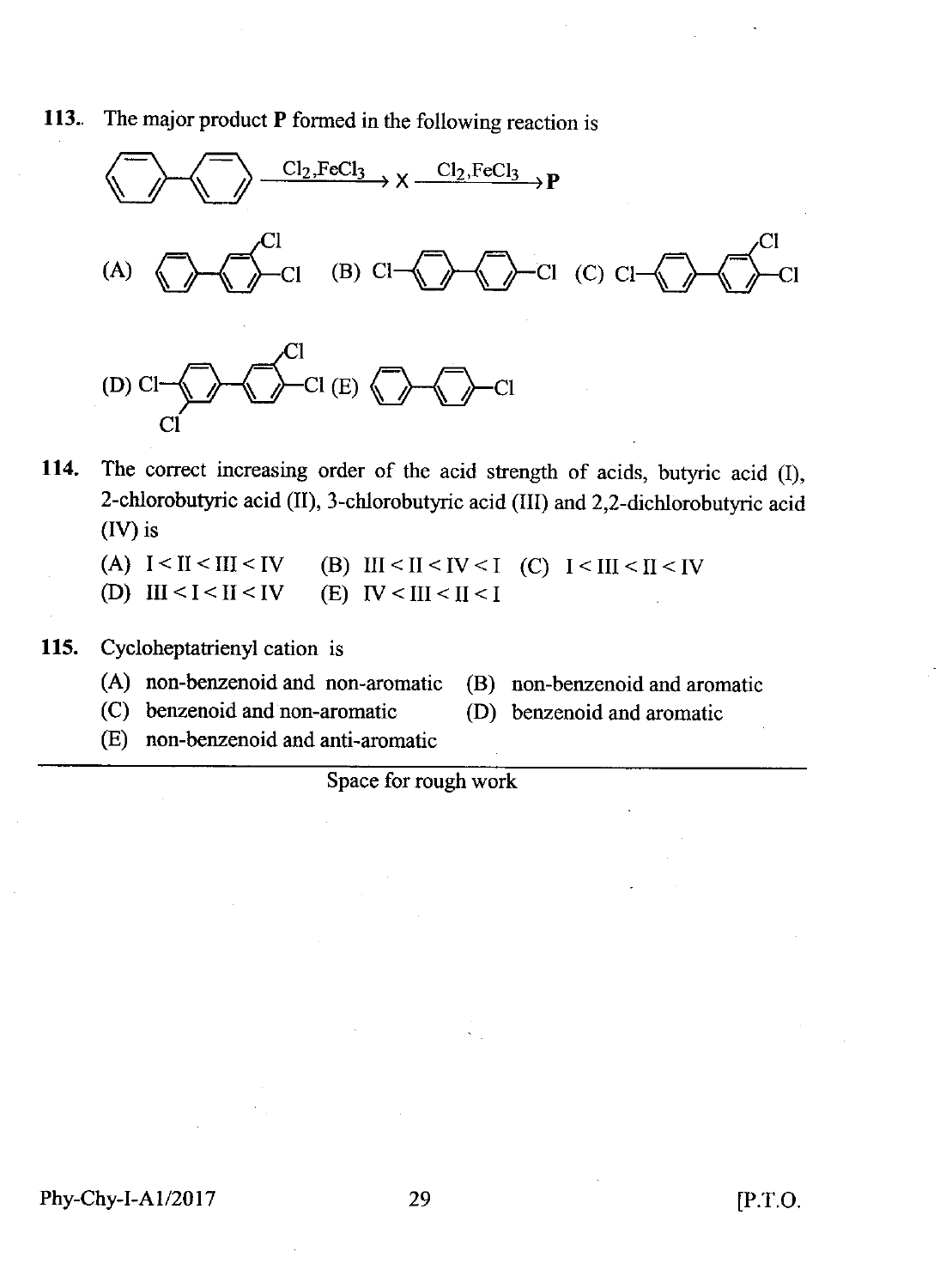- 116. The correct order of increasing reactivity of the following alkyl halides,  $CH_3CH_2CH(Br)CH_3$  (I),  $CH_3CH_2CH_2CH_2Br$  (II),  $(CH_3)_2CCICH_2CH_3$  (III) and  $CH_3CH_2CH_2Cl$  (IV) towards  $S_N2$  displacement is (A)  $I < II < III < IV$  (B)  $III < I < IV < II$  (C)  $III < I < II < IV$ (D)  $II \leq IV \leq I \leq III$  (E)  $I \leq III \leq II \leq IV$
- 117. The strongest base among the following is
	- (A) amide ion (B) hydroxide ion (C) trimethylamine
	- (D) ammonia (E) aniline
- 118. The condensation reaction between one equivalent of acetone and two equivalents of benzaldehyde in presence of dilute alkali leads to the formation of
	-
	-
	- (E) only benzoic acid
	- (A) benzalacetophenone (B) benzylideneacetone
	- (C) dibenzylideneacetone (D) benzoic acid and acetic acid
- 119. The product Y for the below reaction is

 $NH<sub>2</sub>$ CHCl<sub>3</sub>/3KOH N ilt C  $NH<sub>2</sub>$ NH<sub>2</sub> COOH  $H$ OOH  $(A)$   $(A)$   $(B)$   $(B)$   $(C)$   $(C)$   $(C)$   $(D)$   $(L)$   $(E)$ 

Space for rough work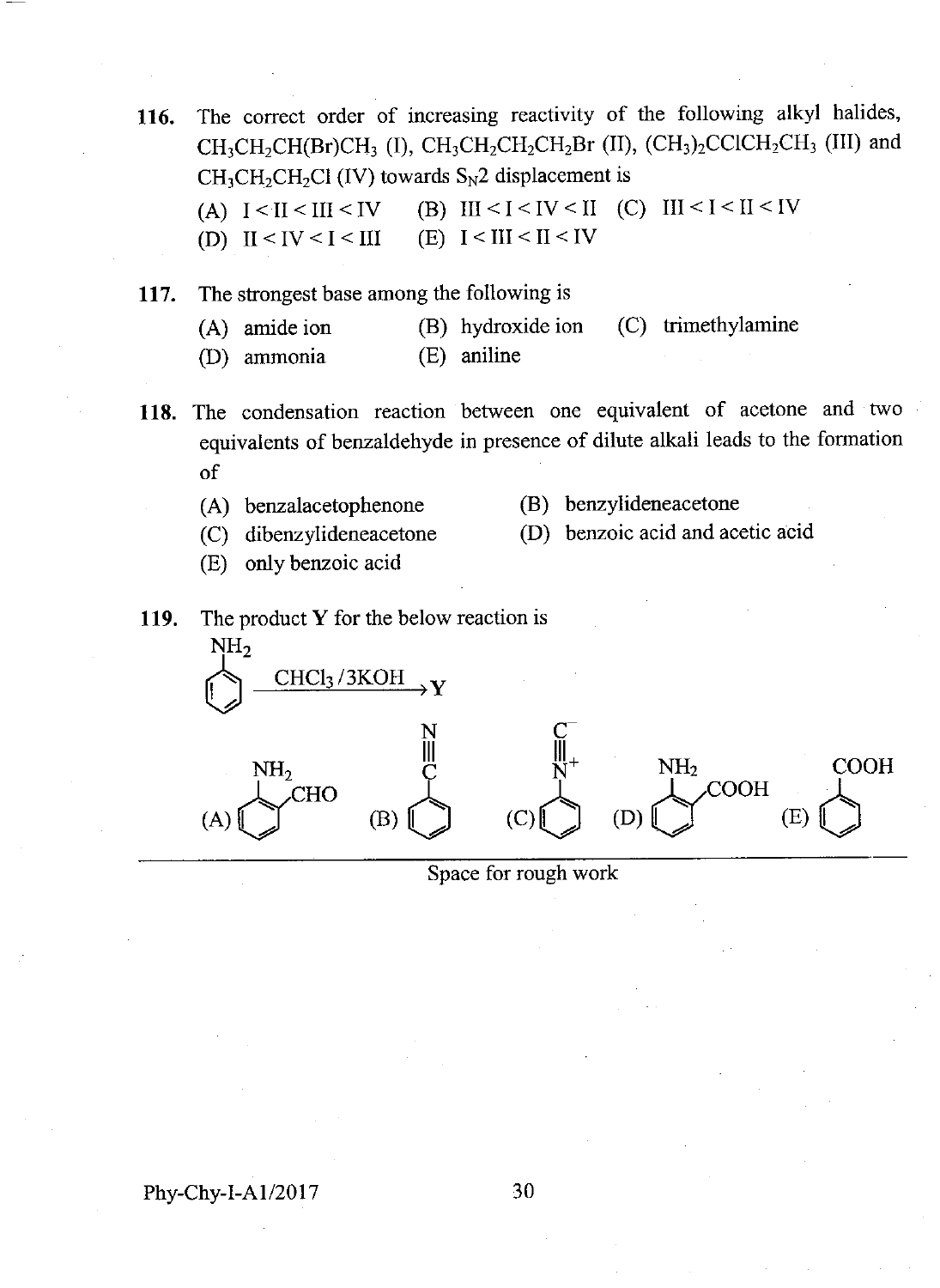# 120. The product formed in the following reaction is



Space for rough work

 $\ddot{\phantom{a}}$ 

Phy-Chy-I-A1/2017 31 [P.T.O.